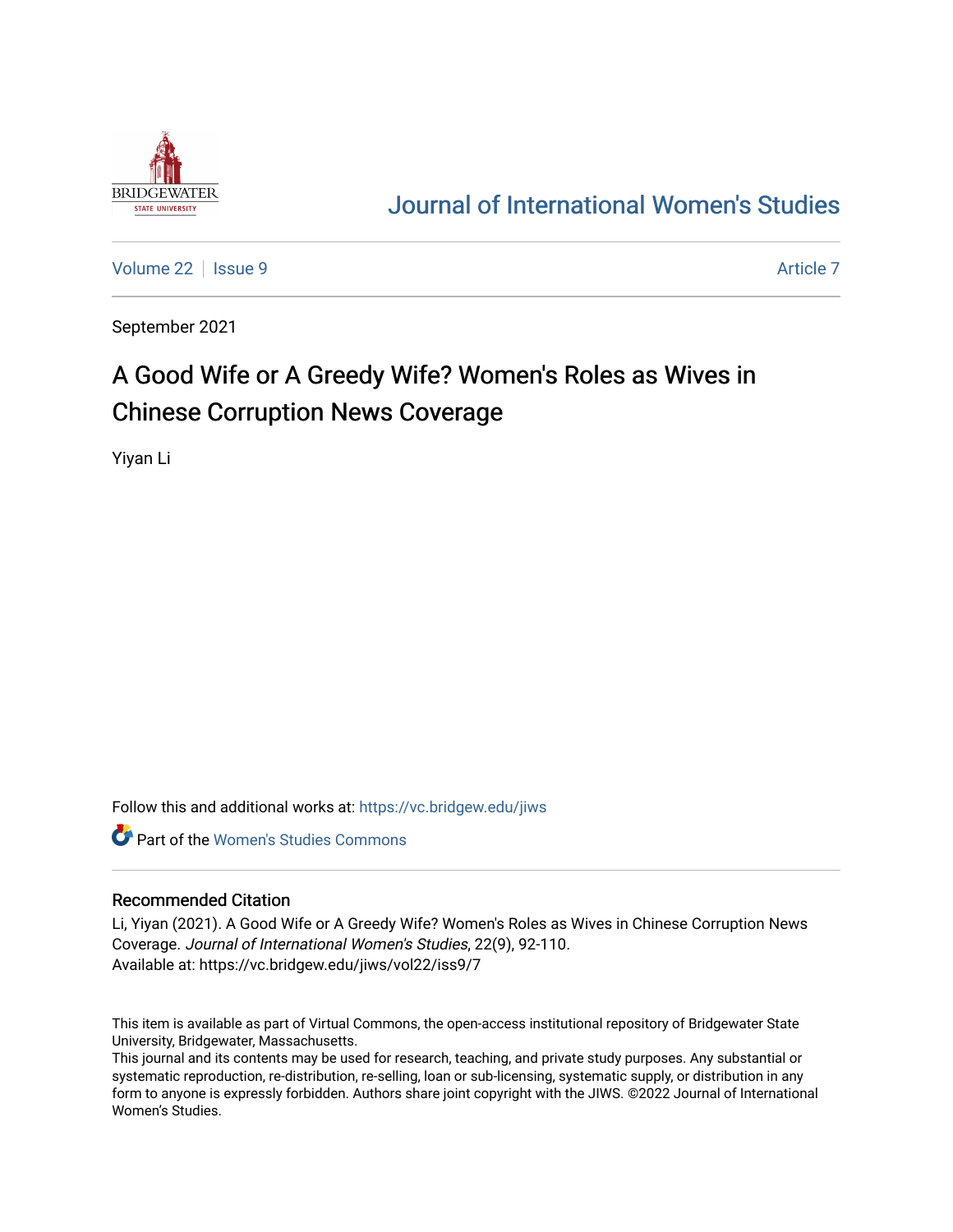Li: A Good Wife or A Greedy Wife? Women's Roles as Wives in Chinese Corruption News Coverage

This journal and its contents may be used for research, teaching and private study purposes. Any substantial or systematic reproduction, re-distribution, re-selling, loan or sub-licensing, systematic supply or distribution in any form to anyone is expressly forbidden. ©2021 Journal of International Women's Studies.

## **A Good Wife or A Greedy Wife? Women's Roles as Wives in Chinese Corruption News Coverage**

By Yiyan  $Li<sup>1</sup>$  $Li<sup>1</sup>$  $Li<sup>1</sup>$ 

#### **Abstract**

Xi Jinping, China's president, has embarked on the largest anti-corruption campaign in modern Chinese history. This study provides insight into the media representing the wife figure in contemporary corruption news in China. To this end, this study employs critical discourse analysis to analyse news articles from the Central Committee for Discipline Inspection (CCDI). The data reveals news articles depict wives of corrupt cadres as greedy if they have participated in their husbands' corrupt behaviors. In this sense, wives are represented as being responsible for their husbands' corruption, while the ruling party's role is marginalized. Thus, this representational strategy allows the government to deflect pressure onto the corrupt cadres' wives and cover up the systematic flaws that allow corruption to flourish. By decoding the nature and role of the wife in news reports related to corruption, this study contributes to understanding how political power influences the construction of the wife figure in corruption news.

*Keywords:* Good wife, Greedy wife, Critical discourse analysis, China, Corruption news

#### **Introduction**

China's rapid economic development and one-party political system has made corruption unavoidable (Pei, 2020). Indeed, the rise of State-Owned Enterprises has allowed the CCP to consolidate control over a significant share of China's resources, which has in turn allowed official corruption to become widespread in recent decades (Pei, 2020). Upon taking power in 2012, President Xi Jinping and the CCP launched an anti-corruption campaign that is widely considered to be the most expansive and influential in modern Chinese history—"higher profile, less compromising, and more sustained than those of the past" (Keliher & Wu, 2016, p. 6). While the goal of ending corruption is desirable, the CCP's anti-corruption campaign serves another function, namely, to resolve internal power struggles within the Party (Broadhurst & Wang, 2014). President Xi has utilized the Party's anti-corruption campaign to eliminate political rivals who threaten his interests, such as Bo Xilai (Broadhurst & Wang, 2014).

Nonetheless, the prevalence of corruption can undermine a ruling Party's authority, which is especially true in a one-party political system. As such, the CCP's carefully crafted anticorruption campaign has been a useful tool in establishing and preserving the Party's authority and legitimacy (Broadhurst & Wang, 2014; Pei, 2020; Wang, 2018). In this sense, the highly public displays of discipline for corrupt cadres demonstrates to the public the Party's uncompromising position with respect to the so-called integrity and moral righteousness (Broadhurst & Wang, 2014).

1

<span id="page-1-0"></span> $1$  Yiyan Li has a Ph.D. in sociology and her research interests are broad, such as gender and media representation. She is enthusiastic about conducting research, as research helps her develop a deep understanding of social issues.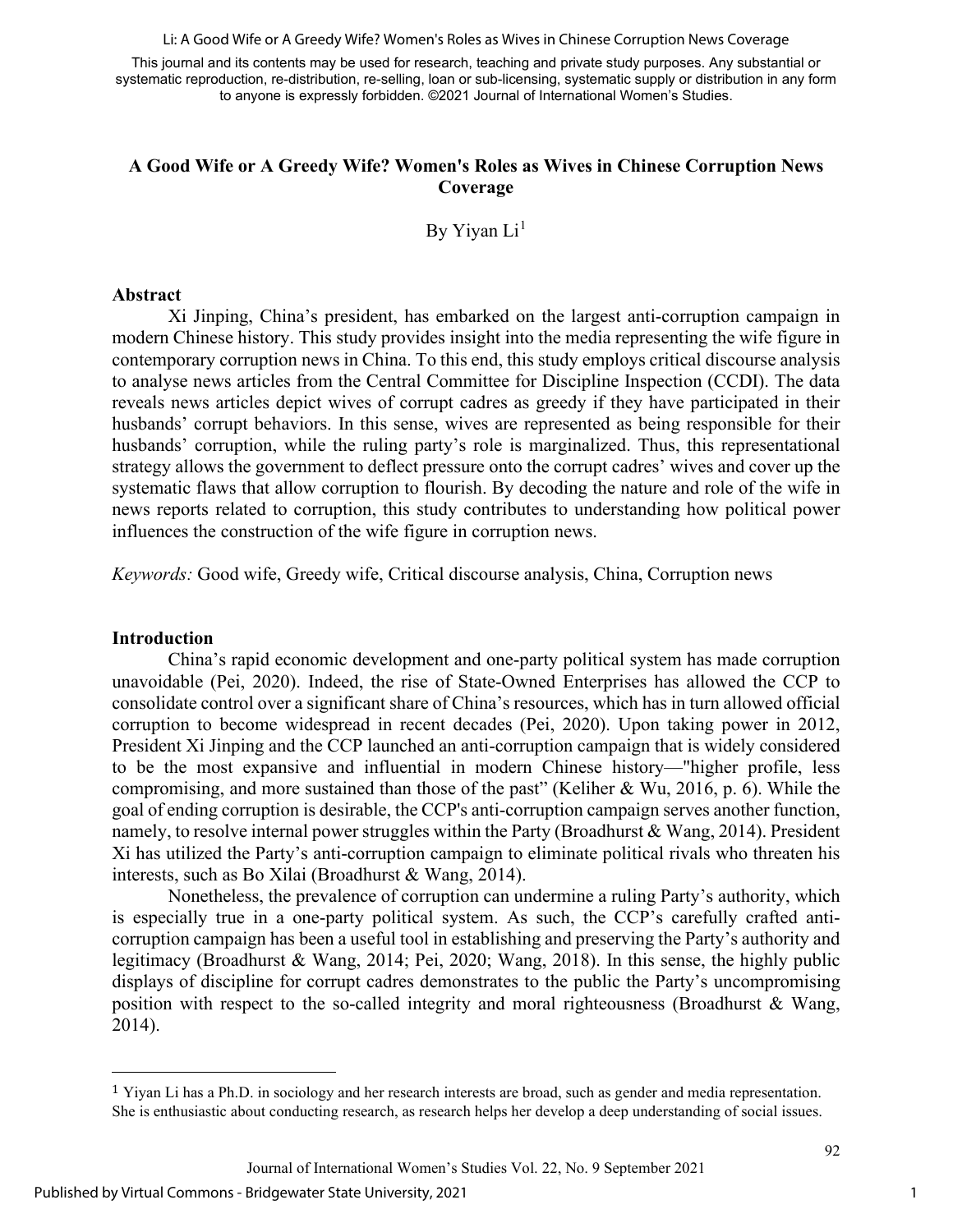In recent years, President Xi Jinping has increasingly used such confessions—which are a popular focus of corruption news articles—to tackle social and political challenges (Liu, 2018). According to Wang (2018), confessions have been an effective medium used by the CCP to transmit its position on corruption, with such confessions almost always consisting of the corrupt cadres expressing their feelings of guilt at not being able to take care of their elders, wives, and children. Notably, in making their confessions, some cadres also implicate their wives as helping to facilitate illegal exchanges (Liu, 2018; Wang, 2018). These confessions run counter to the notion that women should be "good wives" (*xianneizhu*), which means that a woman is "virtuous, stay[s] at home, and does not interfere" (Wang, 2018, p. 456). However, this conception of the "good wife" not only caters to the patriarchal regime, but it also reinforces gender hierarchies. Although women's roles as wives are an important component of corrupt cadres' confessions, very few studies have focused on how women are treated in discourses on corruption, especially corruption news coverage. Chen (2017) has argued that corruption news discourses portray cadres' mistresses as the source of their downfall; however, less attention has been given to how such discourses treat women in their roles as wives.

President Xi has promoted the archetypes of the good wife and the good family as key long-term anti-corruption measures. Since taking power in 2012, President Xi has repeatedly emphasized the critical role of family in reducing corruption. For instance, at the  $5<sup>th</sup>$  Full Assembly of the 18th Central Commission for Discipline Inspection (CCDI) in 2016, President Xi said that:

> "every cadre should take the task of building family values as priority, keep upright and cultivate himself (*lianjie xiushen*), and keep upright and manage the family (*lianjie qijia*); while cadres control themselves to keep honest and upright, do not forget to manage the spouse, children and staff around" (Zhao, 2017).

In this sense, family (*jia*) is connected with the state (*guo*), as cultivating a "good family" is seen as an important step in reducing the nation's corruption. This principle reflects the traditional view that the family and the state are inseparable (Li, 2019). Xi further points out that bad family values (*jiafeng baihuai*) are a fundamental driver of cadre misconduct (Zhao, 2017). However, this emphasis on family values positions women as being especially responsible for preventing corruption, as Xi has decreed that women have "special functions" in building and keeping good family values (Zhang, 2018). Specifically, these "special functions" largely refer to women's personalities, their ability to give birth, and their ability to breast feed (*funv teyou de shenxin tedian, shengyu he buru gongneng*) (Zhang, 2018). Thus, Xi's focus on building family values reembeds women into the family and emphasizes their roles as wives (Constantin, 2018).

In this study, state corruption news discourses are examined in order to obtain a more indepth understanding of how such discourses are used to construct women's roles as wives. Specifically, this study explores wives' roles in preventing corruption in China, and it considers whether being a good wife is sufficient for keeping one's cadre husband upright and honest. Furthermore, this study seeks to contribute to the understanding of gender relations in China by highlighting the political mechanism whereby "the wife" is constructed in corruption news, and how the ruling party uses this figure to address social issues.

In totalitarian countries like China, gender and culture are employed to serve political purposes; that is, women's images are politicalized and instrumentalized (Li, 2015). Indeed, Chinese women's images are connected with various expectations and criteria that are guided by party policy (Evans, 2002). Thus, since gendered behaviour is based on the state's needs (Evans,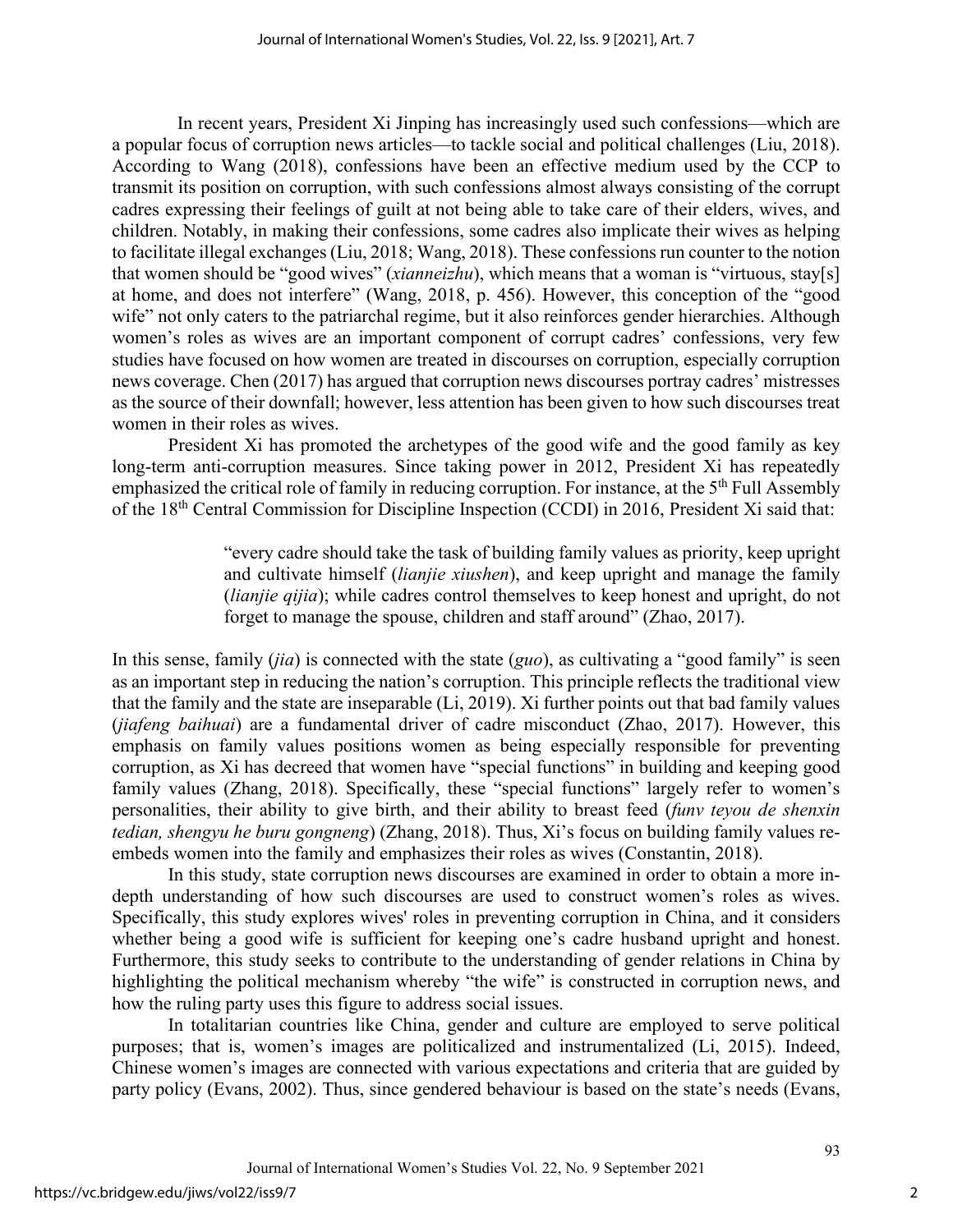2002), the blurred boundaries between the public and the private spheres have made women's lives subject to state control (Sun & Chen, 2015).

During the Maoist era (1949-1976), women's images were highly politicized. At that time, the CCP was struggling to maintain its power and legitimacy, with individuals being expected to subordinate their interests to the Party (Leung, 2003). During this period, power and dominance were asserted through controlling the means of production and distributing resources to develop the economy (Leung, 2003). In this sense, women were recognized as an integral component to the construction of China's socialist society. To encourage women to join the labour force and make contributions to the economy (Chen, 2018; Pimentel, 2006; Sun & Chen, 2015), Chairman Mao Zedong famously declared that "women can hold up half of the sky." Women were portrayed as "iron girls," who could do anything men could do, including traditionally male-dominated jobs, such as rebar workers (Jin, Manning, & Chu, 2006; Liu, 2019; Sun & Chen, 2015). Although women's status improved due to increased participation in the labour force, their duty was nevertheless to oblige to the state (Evans, 2002).

In the 1980s, the Chinese Government adopted an Opening and Reform policy aimed at accelerating economic development. This shift in policy led to changes in women's place in the public sphere (Ji et al., 2017; Ji & Wu, 2018; Li & Jiang, 2019; Qian & Jin, 2018; Sun & Chen, 2015); while the new policies placed an intense focus on economic principles, they also re-cast women's lives as "personal"—that is, not the state's business (Liu, 2004). However, the reform era and its embrace of the market economy resulted in the privatization of various services and enterprises, which in turn created a new set of challenges for women; for example, these reforms saw the state gradually roll back welfare programs such as publicly funded childcare, which placed most of the burden of childcare on individual families, particularly women (Cook & Dong, 2011; Du & Dong, 2010; Ji et al., 2017; Ji & Wu, 2018; Kan & He, 2018; Li & Jiang, 2019; Qian & Jin, 2018; Sun & Chen, 2015; Yang, 2013). Furthermore, the intense economic reforms led to an increase in gender discrimination in the job market, which resulted in most women being laid off by the end of the 1990s (Cook & Dong, 2011; Ji et al., 2017; Sun & Chen, 2015). To address such structural issues, the mainstream media started to promote the image of the woman-as-housewife, and the accompanying narrative that women must choose between "marrying well" or "being successful" (Sun & Chen, 2015). However, as Sun and Chen (2015) point out, the dichotomy of "marrying well" or "being successful" may have been a deliberate false dichotomy promulgated by the mainstream media, as such a forced choice could mask social inequalities and gender discrimination in the workplace.

In 1979, China implemented its One-Child Policy (OCP), which led to further disparities in the balance between genders as Chinese culture has traditionally heavily favored males (Feldshuh, 2018; Fincher, 2016; Luo & Sun, 2015). Given this strong male-centric orientation, the OCP led to many people seeking an abortion if their baby was not male (Fincher, 2016; Luo & Sun, 2015). In an attempt to address the surplus of men that had resulted from the One-Child Policy and to push women to get married, the All-China Women's Federation (ACWF), which is a quasigovernmental organization that was coined the term "leftover women" (*shengnv*) in 2007 to stigmatize single, educated women who are older than 27 (Feldshuh, 2018; Fincher, 2016; Luo & Sun, 2015). The media campaign focus on these "leftover women" amplified the social pressure for them and their younger counterparts to get married (Fincher, 2016).

The above demonstrates how women's images in China are shaped based on the state's needs, and that these images are enforced through both official policy and intense media campaigns. From "iron girls" to "housewives" to "leftover women," the image of Chinese women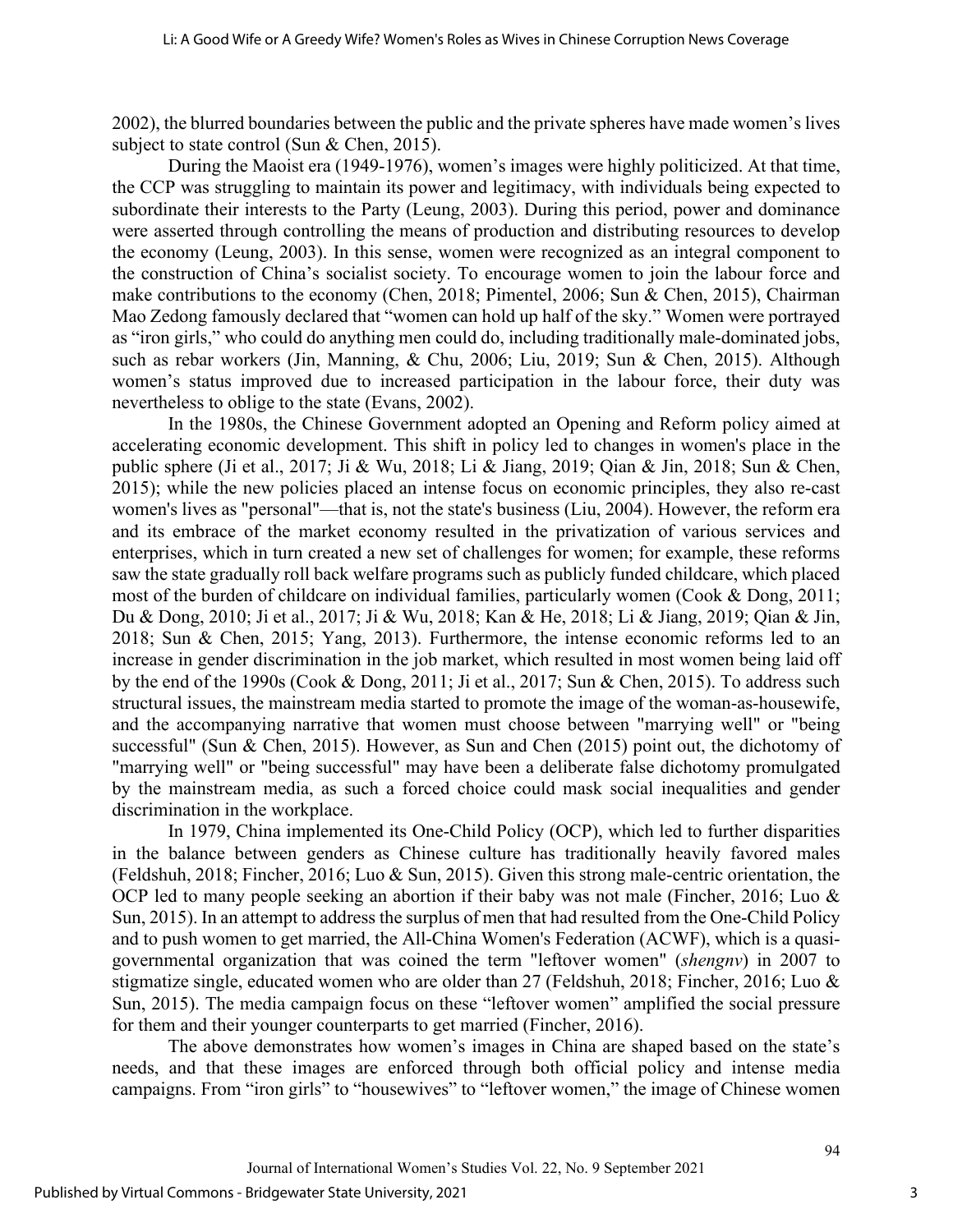has evolved in response to whatever social issues the Chinese government desires to address. Interestingly, even during the Maoist era, the CCP also advocated women's roles as wives and mothers, as they believed in the dictum, "more people, more power." In sum, the images of women advocated by the CCP have been based on biologically anchored (i.e., essentialist) gender roles and behaviours (Evans, 2002). Based on this logical framework, women should strive to be wives and mothers, a role which has been positioned as being central to President Xi Jinping's anticorruption strategies.

Building good family values and being a good wife have become the core elements of Xi's anti-corruption strategies. The good wife (*xianneizhu or lianneizhu*) is an ancient phrase that was used to praise women who were virtuous and who promoted their husband's study, career, and social status. Nowadays, the CCP has used the trope of the good wife as a metric for evaluating the wives of Party cadres. According to an article published on the front page of the CCDI's website, a good wife should always remind her husband to not accept bribes, abuse power, or pursue a life of luxury via dishonorable means. This article in question is comprised of 12 selected mini stories that illustrate how one can be a good wife; for instance, one story tells of a wife who returned ethically dubious gifts back to the business people who had sent them in order to prevent her husband from committing corruption (Central Commission for Discipline Inspection, 2019). In contrast to the figure of the good wife (*xianneizhu or lianneizhu*), the media has used the figure of the greedy wife (*tanneizhu*) to describe wives who have either participated in corruption themselves or who have pushed their husbands to engage in corrupt behaviors (Huang, 2017).

As media has the power to define reality, controlling media input and outcomes could help political actors maintain positive images (Meng, 2016). Similarly, it is much easier to control political scandals, such as corruption scandals, if one can control the media and the narrative being disseminated by it (Meng, 2016). Indeed, in China, corruption news and information are released by official mainstream media, such as the website of the Central Commission for Discipline Inspection (CCDI). Media organizations are recognized as "the product of state control and regulation" (Meng, 2016, p. 814). In recent years, the CCP has tightened its controls on the media, making it more of an "ideological apparatus" and mouthpiece for the Party (Meng, 2016). Political ideologies affect women's identities, and media images can contribute to the construction of these identities as a strategic response to certain social issues, such as unemployment (Sun & Chen, 2015). Given the relationship between media and political controls, corruption news coverage could be an important way that the good wife and the greedy wife discourse are promoted in China. To illustrate how the CCP utilizes the official media to construct the good wife and greedy wife discourses in relation to corruption, I will examine corruption news articles taken from the CCDI website.

## **Materials and Methods**

The Chinese Communist Party's Central Commission of Discipline Inspection is responsible for addressing issues related to Party discipline and monitoring abuses of power. As such, Party members who are "suspected of corruption, bad management or breaking with the Party line are liable to be hauled before discipline inspection commissions" ("How China is ruled: Discipline Commission," 2012). The CCDI's website publicizes CCP policies, releases information about the CCDI, and reports cadres who are being inspected or disciplined. In addition, the CCDI's website reports decisions related to and comments from corrupt cadres. Although the CCDI's website's intended audience is cadres, news articles published on it can reach the public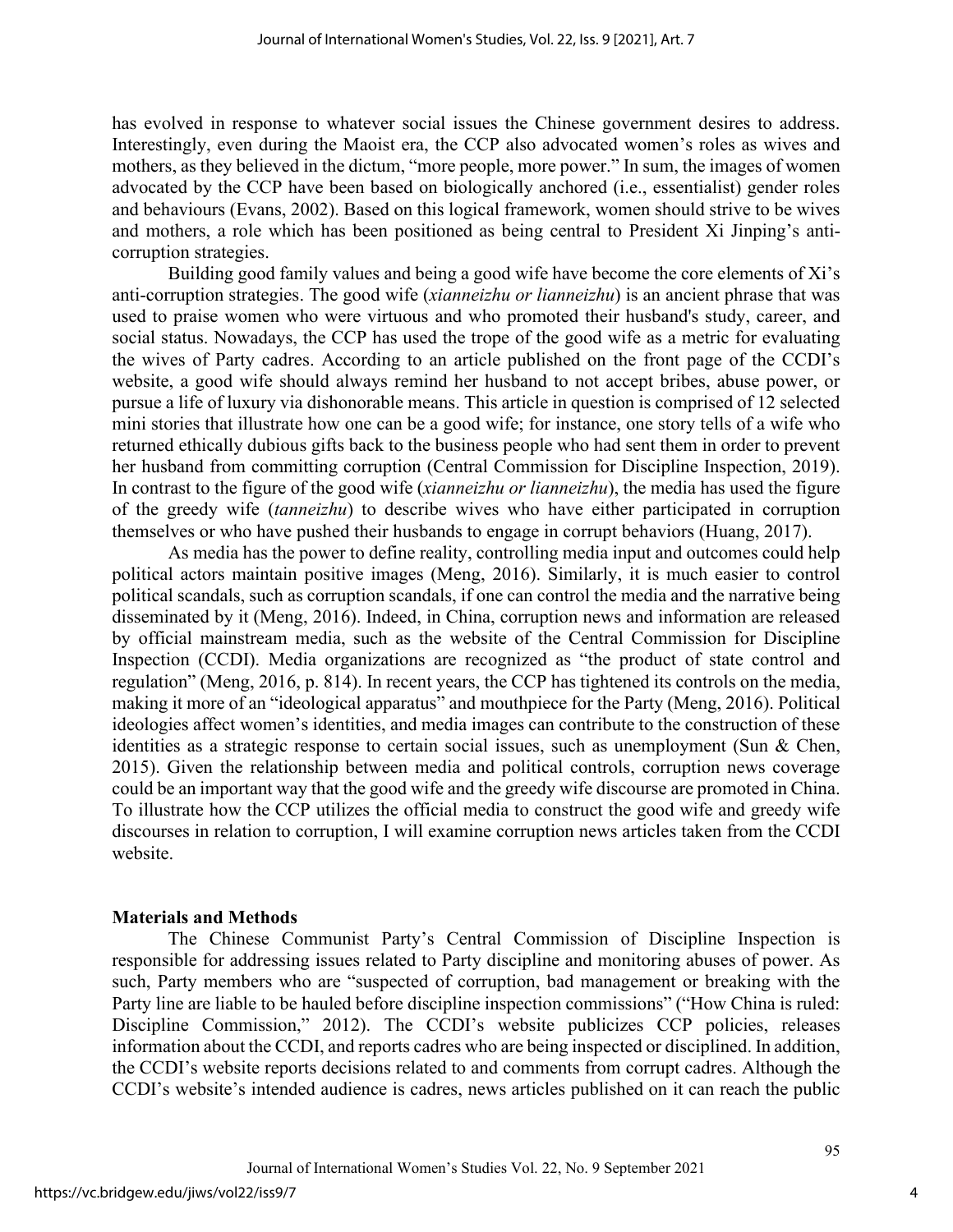by being forwarded by other websites. In actuality, the government fully controls the coverage of official cases of corruption, as these cases are highly politically sensitive and could potentially cause social unrest. Generally, three kinds of websites would forward news articles released by CCDI: websites of the CCDI's local branches; other organizations' websites; and Internet portals and Internet forums. For instance, my search for *The Crackdown of an "expert" cadre—Warnings from Zhu Fulin, the former deputy Mayor of Jinhua, Zhejiang Province* (*yige "zhuanjiaxing" ganbu de yunluo ---- Zhejiangsheng Jinhuashi yuan fushizhang Zhu Fulin anjian jingshilu*) in the Chinese searching engine, *Baidu*, returned 28,600 results. One of these results was an article on the website of the School of Economics and Management, Harbin University, which had been viewed 573 times (School of Economics and Management, 2015). Even before the Internet era, newspapers needed to forward corruption cases from state news agencies. For example, in highprofile cases, such as the 1995 hearing for the former Beijing Party secretary Chen Xitong and mayor Wang Baosen, "newspapers [were] required to use the so-called standard draft (*Tonggao*, 通稿)" from the state news agency (Zhu, Lu, & Shi, 2012). In summary, corruption news in China is initially released by CCDI, but such news articles reach and influence the public via forwarding.

For this study, I analyzed news articles about corrupt cadres taken from the Repent and Warning (*Chanhui vu jingshi;忏悔与警示*) section of the CCDI's website. From 2013 to 2016, 275 news articles were published on this web page, with 90 detailing the cadre's wife's involvement in his corruption. Since this study is specifically interested in the concepts of the "greedy wife" and the "good wife," only articles that clearly contained one of these terms were selected. Next, four articles were randomly selected from the results, the details of which are provided in Table 1.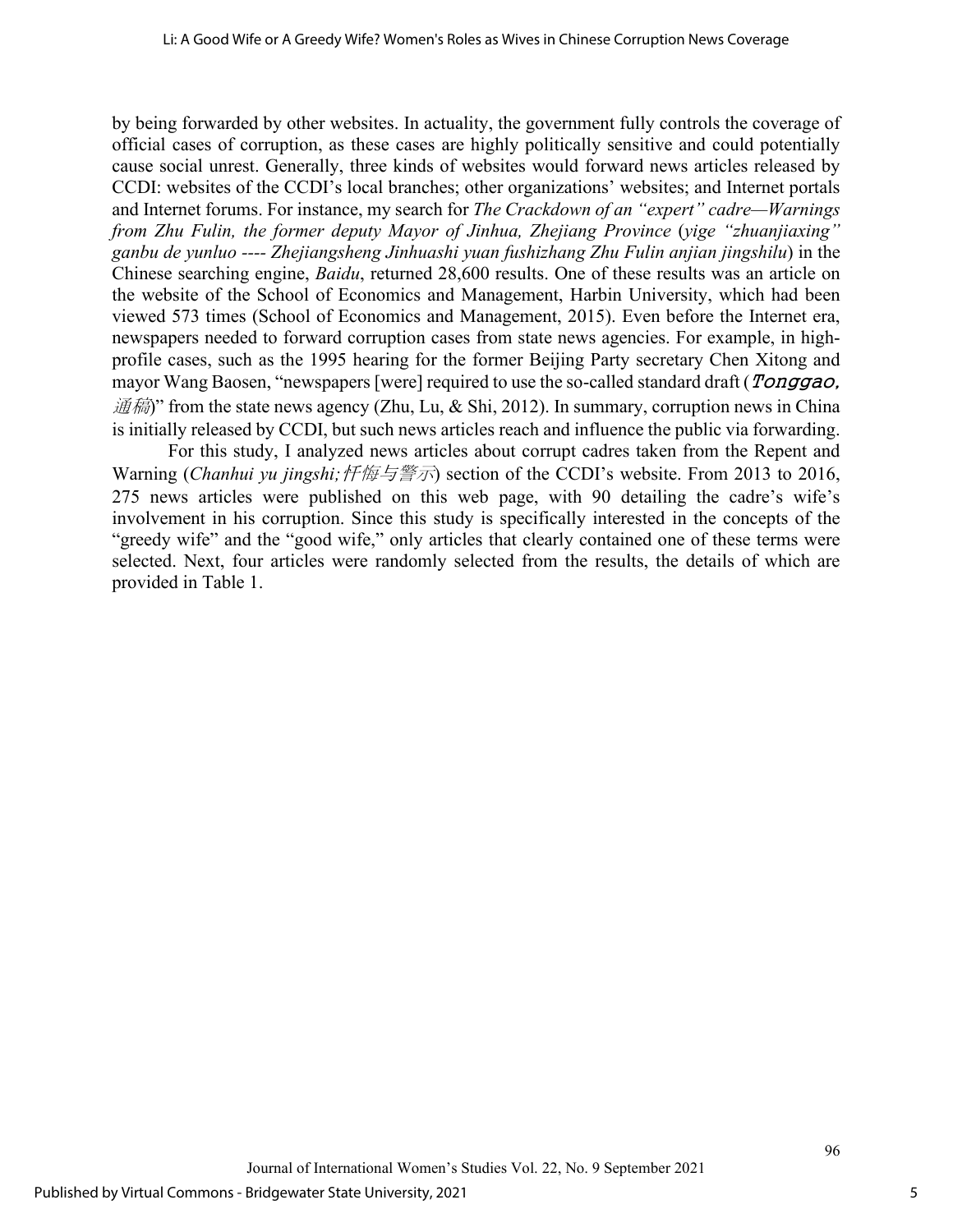<span id="page-6-3"></span><span id="page-6-2"></span><span id="page-6-1"></span><span id="page-6-0"></span>

| No.            | Title                                                                                                                                                                                                                                  | Location and the<br>Occupation of<br>Cadres                                            | Date and Word<br>Count             | The Greedy Wife/The<br>Good Wife |
|----------------|----------------------------------------------------------------------------------------------------------------------------------------------------------------------------------------------------------------------------------------|----------------------------------------------------------------------------------------|------------------------------------|----------------------------------|
| $\overline{1}$ | "God of Wealth" who was Smashed by<br>Money—Analysis of the case of Ren Jumeng,<br>former Vice Chairman of CPPCC and the<br>head of the Finance Bureau in Qihe County,<br>Dezhou City, Shandong Province. <sup>2</sup>                 | Shangdong<br>Province; the<br>Finance Bureau.                                          | 2013, August 4.<br>3,656 words.    | The Greedy Wife                  |
| 2              | District Mayor Qian was Investigated<br>because of Money (In China, Qian is<br>pronounced as money)—Analysis of the case<br>of Qian Zenghong, the former district mayor<br>of Hailing District, Taizhou City, Jiangsu<br>Province. $3$ | Jiangsu Province;<br>Mayor of Hailing<br>District                                      | 2013, August 16.<br>$4,005$ words. | The Greedy Wife                  |
| 3              | Family corruption—Warnings from the case<br>of Yu Shaodong, the former director and<br>Party secretary of the People's Congress in<br>Chengkou County, Chongqing. <sup>4</sup>                                                         | Chongqing; Party<br>Secretary of the<br>People's<br>Congress in<br>Chengkou<br>County. | 2016, May 20.<br>3,314 words.      | The Good Wife                    |
| $\overline{4}$ | The emergence of accidents ---- Warning<br>from the case of Wu Shutian, the former<br>director of the Work Safety Bureau in<br>Bengbu, Anhui. <sup>5</sup>                                                                             | Anhui Province;<br>the Work Safety<br>Bureau.                                          | 2013, August 12.<br>4,306 words.   | The Good Wife                    |

**Table 1: Basic Information for the News Articles Obtained from the CCDI Website**

<sup>&</sup>lt;sup>2</sup> Source from: [http://www.ccdi.gov.cn/jdbg/chyjs/201307/t20130715\\_155870.html](http://www.ccdi.gov.cn/jdbg/chyjs/201307/t20130715_155870.html)

<sup>3</sup> Source from: [http://www.ccdi.gov.cn/jdbg/chyjs/201307/t20130717\\_155881.html](http://www.ccdi.gov.cn/jdbg/chyjs/201307/t20130717_155881.html)

<sup>4</sup> Source from: [http://www.ccdi.gov.cn/jdbg/chyjs/201605/t20160519\\_156118.html](http://www.ccdi.gov.cn/jdbg/chyjs/201605/t20160519_156118.html)

<sup>5</sup> Source from: [http://www.ccdi.gov.cn/jdbg/chyjs/201307/t20130715\\_155877.html](http://www.ccdi.gov.cn/jdbg/chyjs/201307/t20130715_155877.html)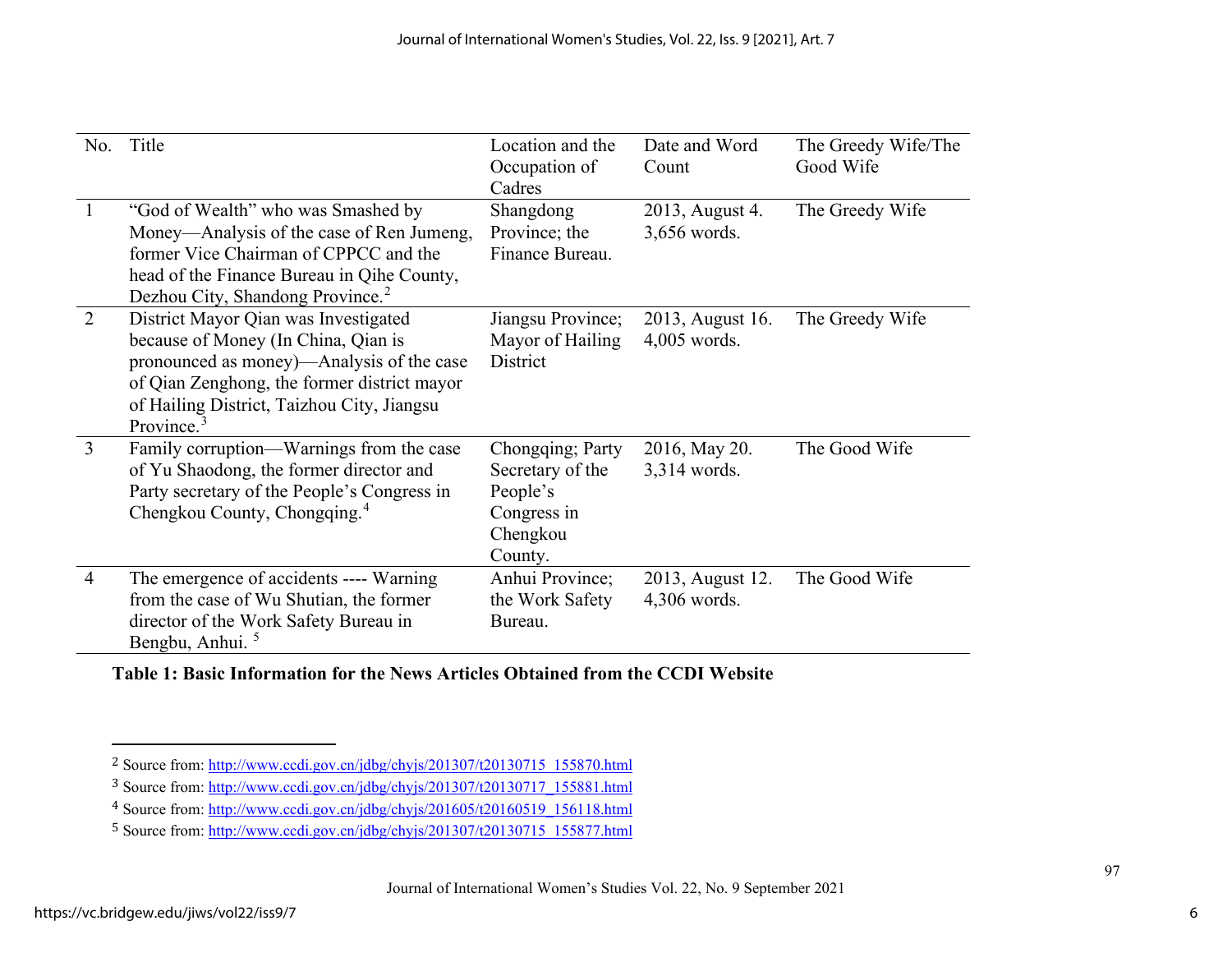The articles listed in Table 1 detail events in four provinces—Shandong, Jiangsu, Chongqing, and Anhui—and focus on individuals from four different occupation areas. The range of locations and occupational areas indicate that the concepts of "good wife" and "greedy wife" are not specific to any one region or occupational area. In addition, the selected articles are relatively long, with all exceeding 3,000 words.

Critical Discourse Analysis (CDA), as both a theory and a method, aims to examine discourse and social life (Rogers et al., 2016). Broadly speaking, CDA examines all of the social practices, individuals, and institutions that create the epistemological foundation for our understanding of various phenomena and "truth" itself (Holsti, 1969). Within CDA, language is supposed to be connected with the participants' social context (Lams & Liu, 2018). Based on the CDA, discourse is a way to establish and reinforce power relations (Lams & Liu, 2018), and images of wives in corruption news coverage is a research topic. Liu and Guo observe that:

> "Through the surface level of language form, CDA aims to reveal the influence of ideology on discourse, the counteractive influence of discourse on the ideology, and how the two elements derive from and serve social structure and power relations" (2016, p. 1076).

In this research, CDA will be deployed to decode media discourse on corruption to understand how the good wife/greedy wife is used to reinforce gender issues relating to corruption.

 Given the CCP's control over official media sources, using CDA will expose how the discourses employed by official media sources strengthen power relations (Liu, 2018). Since corruption is a sensitive issue in China's one-party political system, it is also necessary to understand how the CCP goes about identifying individuals guilty of corruption. In his book *Media Discourse*, Fairclough (1995) suggests that the language used by the media should be considered as discourse, and that CDA should therefore include linguistic analyses of these media discourses. Furthermore, CDA focuses on the media's relationships with institutions and the wider social and cultural context in which it is embedded, "including relations of power and ideologies" (Fairclough, 1995, p. 33). As such, it is critical that analyses of corruption news coverage examine the language and texture of texts, especially the use of values and slogans that are commonly viewed as taken-for-granted or commonsense by reporters and audiences.

In this study, I explore how China's structures/systems support a particular approach to covering the news, and a particular way of portraying women in written media coverage of corruption. Both "good wife" and "greedy wife" are widely spread in the Chinese context, as the "good wife" has 33,200,000 search results and the word "greedy wife" has 441,000 search results. Like the word "leftover women," both words were first used by mainstream media, and later, they became well-known words in China. Following three steps mentioned by Liu (2018), this study utilizes "Fairclough's three-dimensional CDA", and specifically, the analysis first decodes "the textual linguistic features of the item under study. It then interprets the effects of the production and consumption of the discourse" (p. 25). According to Fairclough (1995), intertextuality can provide insight into the ways in which a discourse is connected to the broader social context, including cultural norms and ideologies. The intertextual analysis in this study will compare and evaluate how the selected texts construct their representations of their subjects, particularly with respect to the inclusion or omission of details or information, the kinds of messages being conveyed through the use of ironic or metaphorical language, and their use of the presuppositions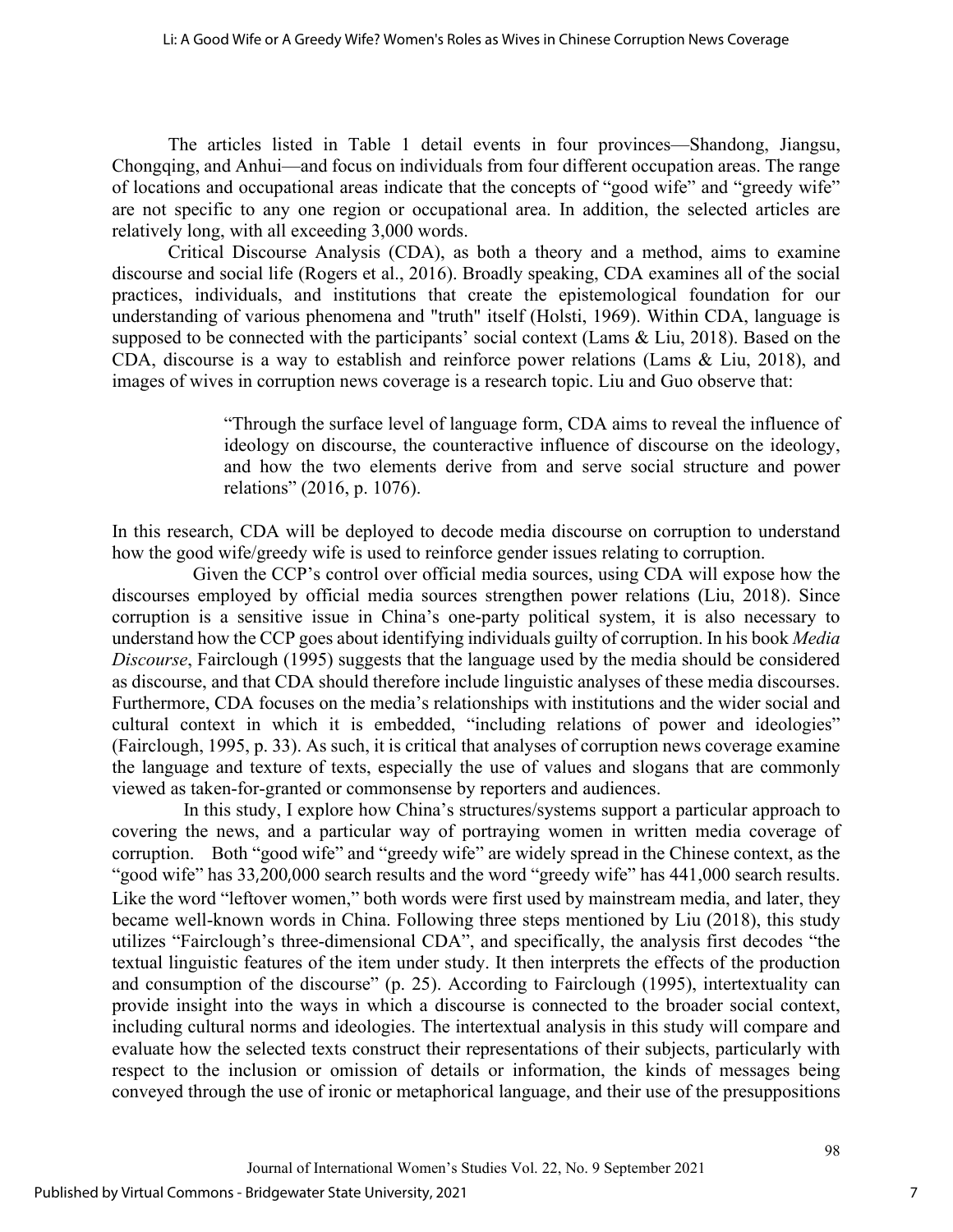of the discourse itself (Fairclough, 1995). Finally, according to Liu (2018), the focus of the analysis will be extended to the broad environments to illustrate how the discourse came to be, what purpose it serves, and how it continues to reinforce power relations (Fairclough, 1993, 2001, 2003, as cited in Liu, 2018).

#### **Results**

The news articles examined in this study were acquired from the *Shencha Diaocha* channel on the CCDI website. In order to explore the relationship between corruption and the discourse used to discuss wives, the news articles are presented according to two themes: the wife, and the Party/the state.

Table 1 shows titles of selected articles, with no title involving the greedy wife or the good wife directly, although each article's title contains metaphorical phrases. Article 1 includes "God of Wealth," which commonly refers to the people who are the head of the financial bureau. "God of Wealth" comes from a traditional legend. Traditionally, people enshrine the god of the future on the fifth day of the lunar new year, which symbolizes they will receive more money in the new year. Article 2 uses the same pronunciation to satirize corrupt cadres. In Article 3, family corruption caters to the anti-corruption policy "building good family values." Article 4 uses accidents to satirize the safety bureau as unsafe, as the bureau has corrupt cadres. Those metaphorical applications indicate that authors of these articles tried to make corruption news articles close to the general public's daily life to attract people to read. On the other hand, satirizing corrupt cadres can help the CCP to demarcate the boundaries with corruption and to maintain a good image.

#### **The Discourse of Women: The Good Wife or The Greedy Wife?**

In the articles, the good wife is differentiated from the greedy wife by that fact that she did not participate in corrupt acts. Of the four articles, two portrayed the wife as greedy. However, it should be noted that, while Article 3 used the term, "the good wife," the use of quotation marks in the article indicates that this term was being used ironically.

The research results showed that, in corruption news, a woman's most outstanding role is that of being a wife, most clearly evidenced by reporters and investigators' repeated use of this identity category when discussing these women. In these discourses, women were cast as either the greedy wife—the wife of a corrupt cadre who not only did not keep her husband upright and honest, but also participated in the corruption herself—or the good wife—the wife who kept her husband upright and honest, while also maintaining good family values. Surprisingly, these women's account of events, in their own words, is largely absent from these discourses, with only a handful of quotes from the accused wives appearing in the articles. The following is one such quote:

#### Excerpt One

"While Ren Jumeng was the head of the financial bureau, many people wanted him to help them. Sometimes those people came to our house and brought gifts and money. Ren was not at home, so I took those gifts and money, and then I told Ren what people wanted his help with" Ren Jumeng's wife, Jia Mou, said. (Article 1)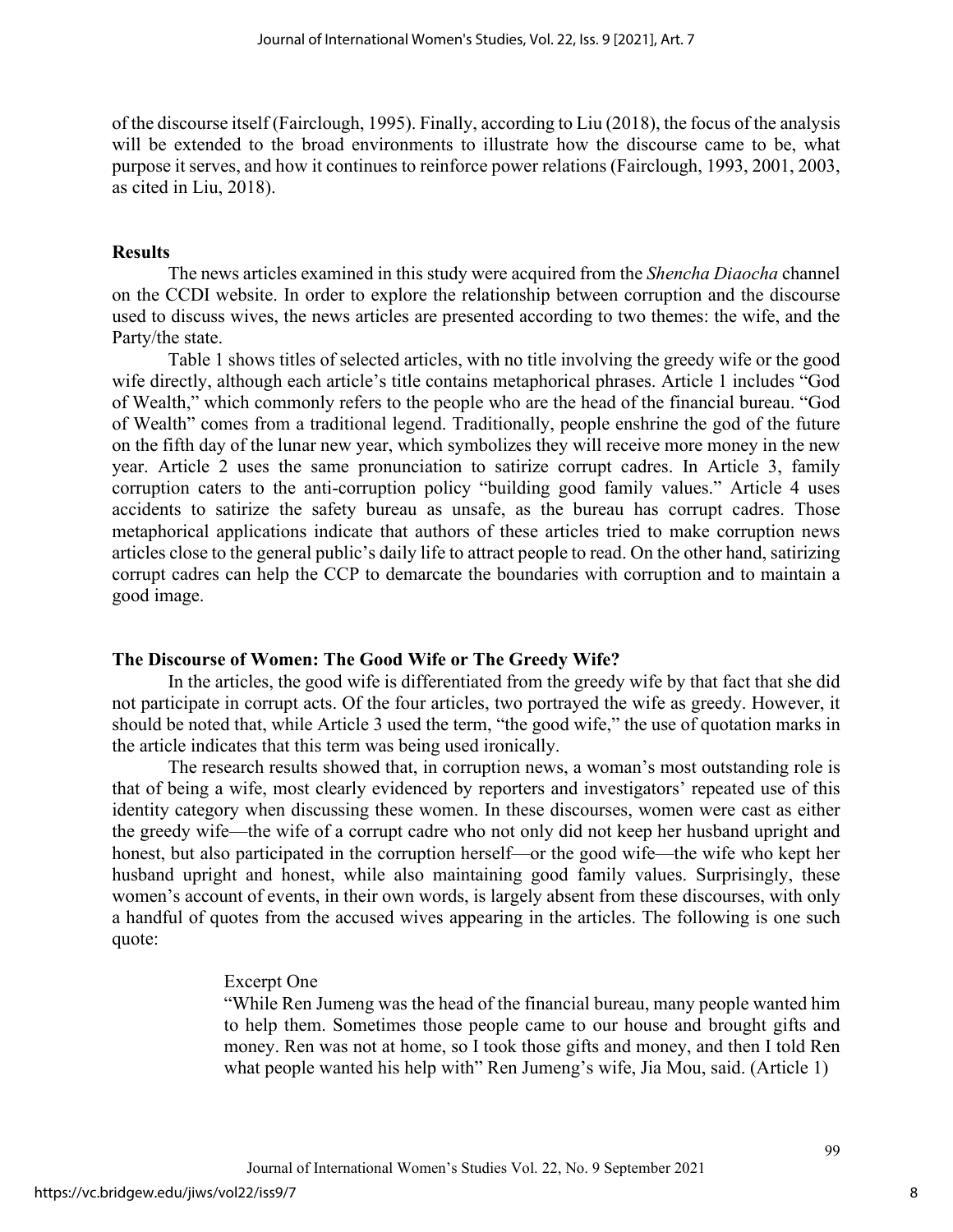Jia Mou described the process of taking bribes. Excerpt one typifies corruption narratives involving spouses: first the wife gives in to corruption, and then she encourages her husband to also engage in corrupt behavior. Although Jia Mou does not describe herself as being greedy, her greediness is alluded to when she admits that "Ren was not at home, so I took those gifts and money," thus indicating that she participated in corruption. The decision to include Jia Mou's account of taking bribes serves to emphasize a fundamental moral point in corruption discourses: a greedy wife can cause serious trouble for their husband.

## Excerpt Two

Jia Mou, the wife of Ren Jumeng, used to live in the village and moved to the county because of the husband's job promotions […] Generally, she should be satisfied with a normal life in the county, as she had lived in poverty for a long time when she was in the village. However, she became a greedy wife— "I accept money for him, he does things for people." She accepted money for Ren Jumeng, as Ren was not suitable to accept the money […] She also accepted money sent by Ren's colleagues […] (Article 1)

Title: "Repaying Qian Zenghong for his kindness," wife helped her husband commit corrupt act**s** (Qinqing huibao, fuzhufutan)

## ……

As the old Chinese saying goes, "a good wife will help cadre to keep honest and upright and live in poverty (*jia you xianqi, ze shi neng anpinshouzheng*)." However, Qian Zenghong's wife not only failed to prevent Qian's corruption, but she became a greedy wife *(tanneizhu*). This couple "cooperated together" *(peihe moqi)* and engaged in a farce in which the wife conspired with the husband  $(hangxieyiqi;$ 沆瀣一气) and accumulated wealth by corruption (*gongtong liancai*).

When some business people would visit Qian's house, Qian would not appear; rather, his wife would accept their money and gifts, and then tell Qian about their requests. Later, many people knew that Qian's wife could "accept money and gifts for Qian" *("zuozhu"*). His wife also liked to show her face in public *(paotoulumian*) and do things for money *(bang ren lanshi*), so she became the spokesperson of Qian. (Article 2)

In Article 1, the comparison between living conditions between the village and the county affects the subsequent interpretation of the discourse. It presupposes that readers understand the hierarchy of living conditions in China (i.e., the county is better than the village, and the city is better than the county). The third-person narration suggests that Jia Mou was greedy by commenting that she should be "satisfied" with the better living conditions in the county; that is, if her quality of life has improved by moving to the county, her lack of satisfaction must be an indication of greediness. Moreover, this discourse serves to remind readers of the perils of family corruption (*jiazu shi fubai*), and how good family values can serve as a bulwark against it (Zhao, 2017). However, exclusively attributing corruption to the erosion of family values is problematic, as it does not consider the influence of the one-party system. This shift in emphasis is revealing, as it shows how the framing of a discourse can be used to strategically preserve existing power structures: rather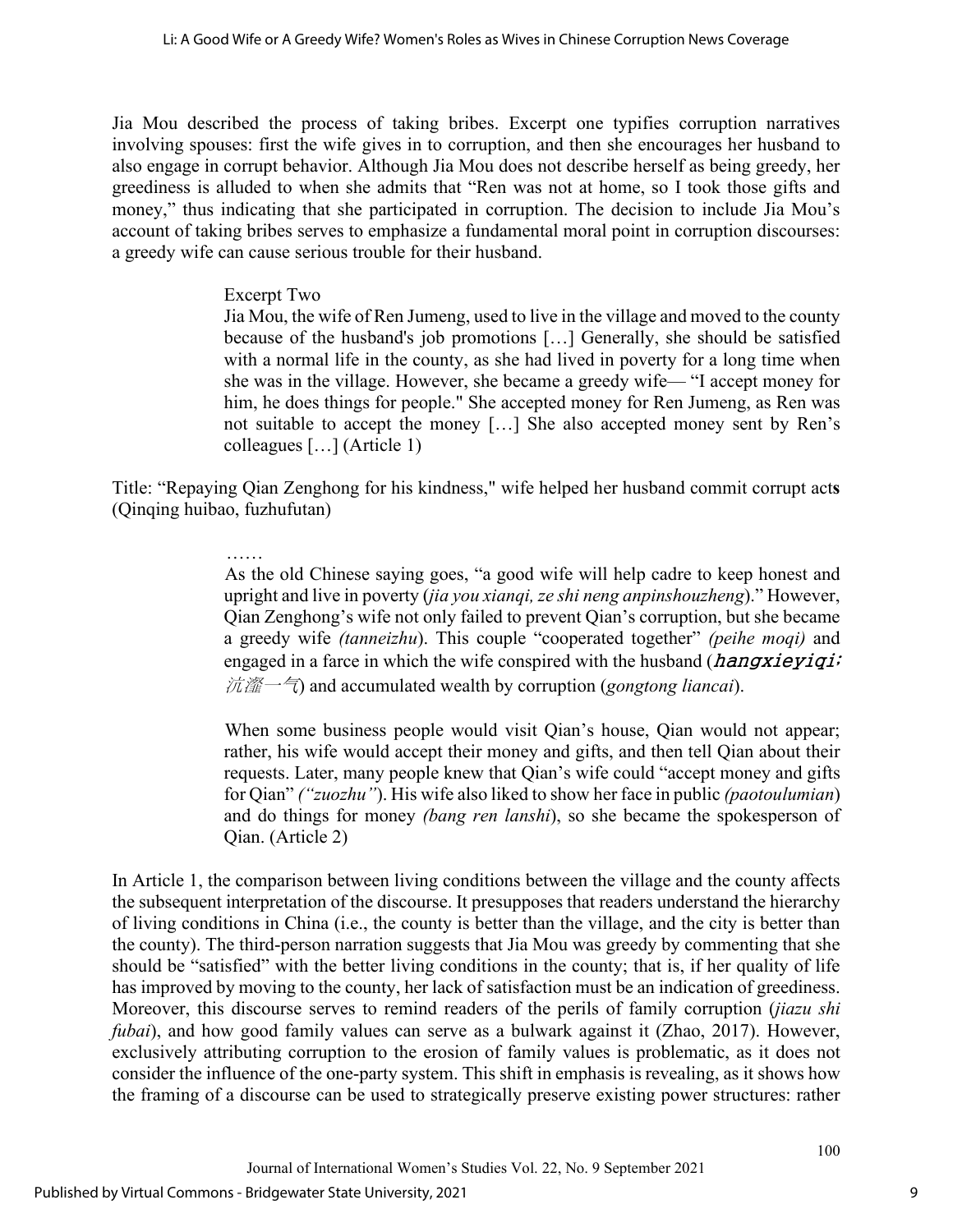than exploring the one-party system's vulnerability to corruption, thereby raising questions about its efficacy and legitimacy, the author elects to blame the family's corruption on the wife's failure to uphold strong family values.

Based on Liu's (2018) observation, the author of the news article could influence readers' understanding via a set of careful choices of words and phrases. In Article 2, for example, the title includes the metaphorical phrase, "wife helped the husband to commit corruptions", which is based on a proverb (*fuchangfusui* (夫唱妇随)) that says that a wife should always obey her husband. The statement, "The wife should always obey her husband," is a metaphor for the harmony between husband and wife; in contrast, "the wife helped her husband commit corrupt acts," means the wife helps the husband to commit corruption and they commit corruption together. The use of the phrase "the wife helped her husband commit corrupt acts" presupposes that readers are familiar with the proverb "the wife should obey her husband*,*" as both use very similar wording. Furthermore, "wife helped her husband commit corrupt acts" invokes traditional gender ideologies, which hold that a wife must obey her husband. This is evident in the author's deliberate inclusion of the terms, "husband," "wife," "help," "corruption," which also serve to confirm the helping role played by women in corruption cases. The author's allusion to the old saying, "Repaying one for his or her kindness *(qinqing huibao),"* in the title of Article 2 also serves to evoke a moral point: the wife aids in abetting her husband's corruption in the same way that she repays his kindness.

In China's moral system, it is considered virtuous to repay people's kindness. This is illustrated by the expression that a drop of water given to a person in need shall be returned with a burst of spring (dishui zhi en, dang yongquan xiang bao;滴水之恩,当涌泉相报*)*; that is, even if others provide just a little help, one should return the favour with all one can when others are in need (360doc.com, n.d.). Both "wife helped her husband commit corrupt acts" and "repaying one for his or her kindness," warn that a wife should never aid her husband in committing acts of corruption. Furthermore, the use of these two sayings presupposes that readers are familiar with both them and China's moral system, as well as the fact that the sayings are being used in an ironic manner to express the opposite meaning.

In the first paragraph, the narration strengthens the perception that Qian Zenghong's wife was greedy and responsible for his corruption by using the old Chinese saying, "a good wife will help cadre to keep honest and upright and live in poverty." This old saying establishes a causeeffect relation: if the wife is a good wife, the husband will be content in poverty, and will be upright and honest. The phrase, "contented in poverty" (*an pin*), comes from a proverb, which states that one should content oneself with poverty and devote oneself to things spiritual (*anpin ledao*; $\hat{\mathcal{K}}$ )  $\hat{\mathcal{B}}$   $\hat{\mathcal{B}}$ . Thus, according to this proverb, people should insist on upholding the integrity of their moral principles, even if they find themselves living in poverty. This proverb expresses cultural and societal expectations for ancient cadres, as they received only a small salary, but were expected to be morally advanced. In Article 2, the use of this proverb directly indicates that a good wife will take the main responsibility for her husband's actions [a good wife will help cadre to keep honest and upright and live in poverty (*jia you xianqi, ze shi neng anpinshouzheng*)], while a bad or greedy wife will not. In addition to this proverb, the use of the expressions, "greedy wife," "cooperation together," "conspire with the husband," and "accumulated wealth by corruption" illustrate the dangers posed by a greedy wife. In this sense, a good wife should act as a supervisor who ensures that her husband is behaving properly.

Next, Article 2 introduces the wife's behaviour as facilitating corruption. The phrase, "accepted money and gifts for Qian *(zuozu),*" and the word, "liked*,*" depict the wife as an active participant in the corrupt behaviours. The wife's corruption is further established through the use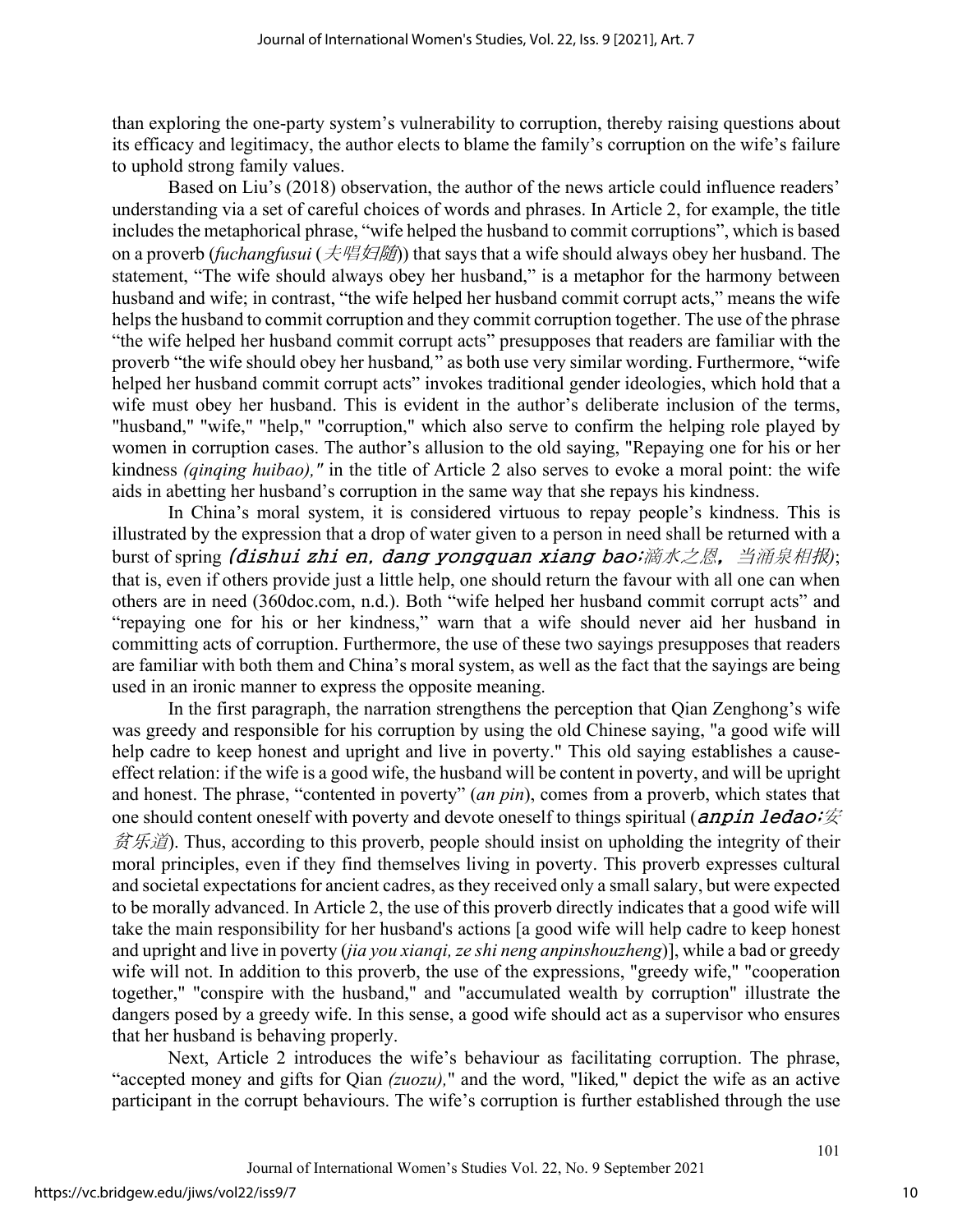of the proverb, "liked to show her face in public *(paotoulumian)*,*"* and the phrase, "do things for money *(bang ren lanshi)*," which indicate that she is willing to accept money and gifts for her husband. Although the label, "greedy wife," is only used once in Article 2, the use of metaphor, irony, ancient precepts, proverbs, and description firmly establishes that the wife in question is greedy. In casting the wife as greedy, the discourse shifts readers' attention to the wife's qualities and behaviours, while ignoring other potential causes of corruption, such as the political system's flaws. Put simply, Article 2 normalizes the relationship between the wife and corruption.

In China, mainstream media is primarily responsible for the construction of the discourse wherein the greedy wife fails to keep her husband upright and honest. This is notable, as such discourses resonate with the anti-corruption policies—building good family values—proposed by President Xi Jinping. At the end of 2012, the Xinhua News Agency released a special article wherein Xi warned his family members, relatives, and friends not to do any business with companies he had previously been involved with, and not to use his name for personal gain (CCTV.com, 2018). In this article, Xi connects family values with anti-corruption by pledging to "be honest and keep his family in order" *(lianjie qijia;廉洁齐家*), which in turn obligates party members to also be honest and ensure good family values as part of their obligation to the paternalistic nation. Strategies such as this have subsequently been implemented by many local governments and government organs. For instance, since 2014, the All-China Women's Federation (ACWF) (quanguo fulian;  $\triangle$   $\mathbb{Z}$   $\boxtimes$   $\mathbb{Z}$ ), which is a quasi-government organization that is mandated to solve women's issues and promote gender equality, has promoted its initiative to "Build an honest atmosphere; family helps to ensure that people are honest and upright (*shu qinglian jiafeng, jiating zhulian;*树清廉家风,家庭助廉)" (Xinhua Net, 2016). This initiative requires women to be good wives in order to educate their families on how to be honest, and to maintain an honest family atmosphere, which is in line with the Party's view of the family as the foundation of anti-corruption (Xinhua Net, 2016). The discourse of the greedy wife reinforces the meaning of the good wife and the Party's anti-corruption strategy.

Besides the anti-corruption campaign, the idea of a good woman and a good wife is widely advocated by the Chinese government. In the 1940s, the former premier, Zhou Enlai, proposed a role model—"good woman"—which indicated women's roles as mothers and workers (Xue, 2016). This role model later became a discourse of the ACWF during Maoist (Chen, 2017). The ACWF is supposed to be the propaganda tool of the CCP and keep promoting the CCP's ideologies during the Post-Mao regime (Johns, n.d.; Stacey, 1984). Since China has implemented the Opening and Reforming policy in 1978, the planned economy has shifted to the market economy. However, the retreat of the welfare state re-emphasized women's family roles, and the ACWF kept promoting them. Since 1985, the ACWF selected "Five Virtues Families (*Wu Hao Jiating)*" (outstanding in such five aspects as law-abiding, diligent study, family planning, domestic harmony, and industrious and thrifty management of the household) to highlight women's contribution to the family (Chinadaily, n.d.). Also, women's roles as mothers were promoted by the "Ten Outstanding Mothers (shi da jiechu muqin)" (Guo, 2010). Later, in the 1990s, women were encouraged to choose the family role to solve social inequalities and gender discrimination (Sun & Chen, 2015). In recent years, the word "leftover women" were widely spread in mainland China, and many articles blamed educated women for not marrying and having children (Feldshuh, 2018; Fincher, 2016; Luo & Sun, 2015; Richardson, 2018). In the meeting with leaders of the ACWF in 2013, President Xi Jinping mentioned women's "unique roles" in "promoting Chinese traditional family values and establish[ing] good family ethics," and "voluntarily shoulder[ing] the responsibility of respecting the elderly and caring for the young" (Richardson, 2018). The above role models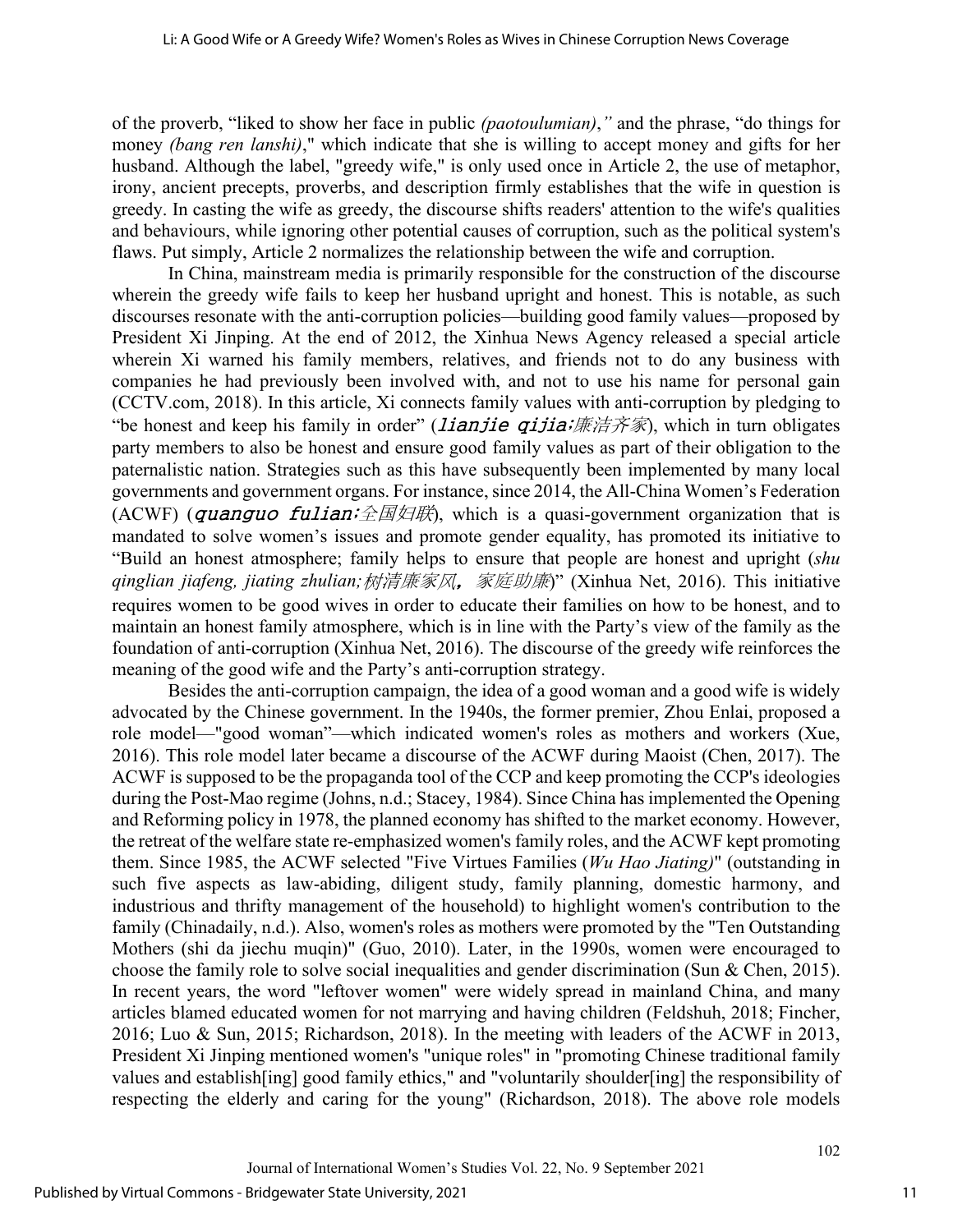indicated that women's main roles are still in the family, and women were supposed to be responsible for building a good family in order be a "good woman" or "good wife." According to Chen (2017), women role models are actually being duplicated in the anti-corruption campaign, and moral women were formulated as tools to stop corruption. The corruption news discourse blamed the greedy wife and praised the good wife (Chen, 2017). Indeed, women were blamed for being irresponsible in building a good family. For instance, in Article 2, the wife was blamed for failing to keep a good family by committing corruption with the husband (i.e. a good wife will help cadre to keep honest and upright and live in poverty (*jia you xianqi, ze shi neng anpinshouzheng*); However, Qian Zenghong's wife not only failed to prevent Qian's corruption, but she became a greedy wife *(tanneizhu*). The dichotomy of the "good wife" versus the "greedy wife" promotes women's responsibility in managing family members and ending corruption within the family (Chen, 2017). However, women were scapegoats of corruption, as corruption news does not go deep to discuss the political system's flaws that are at the root of corruption.

Excerpts one and two do not establish the wives in question as greedy wives through their own words; rather, they reinforce their central role in the corrupt behaviours using ancient precepts and anti-corruption policies. At this point, it is important to clarify that this analysis is not aimed at demonstrating that these wives were faultless in these acts of corruption. On the contrary, this analysis aims to demonstrate that these discourses treat women unequally by judging them based on their role as wife. Indeed, the emphasis on these women's roles as a "wife" reflects the resurgence of Confucianism and gender relations in contemporary society. Since the market economic reforms of 1978, Chinese women have encountered more challenges, as the market reforms intensified the conflict between women's private and public roles and eroded gender equality (Chen, 2018; Constantin, 2018; Li & Jiang, 2019). The ideal family, which is promoted by the state as a harmonious family, consists of young couples living with their parents: the husband focuses on work outside of the home, the mother-in-law helps to care for the grandchildren and with the housework, and the wife gives birth to children and maintains the household. In this model, the dutiful wife is taken-for-granted (Zavoretti, 2017; Zurndorfer, 2018). In this sense, traditional cultural attitudes about gender remain persistent in Chinese society, which means that gender discrimination is all too common and largely ignored (He & Wu, 2017). As a result of the resurgence of traditional culture, the family and the wife have become important components of anti-corruption strategies.

In sum, the news articles above cast wives as a greedy and as failing to keep their husbands morally upright, thereby failing at preventing corruption. Although the author sometimes inserts wives' words into the article, readers' perception of wives is largely dependent on the author's narrative choices (Liu, 2018). While news articles use descriptions of the corruption process to portray wives as greedy, it is important to also understand the CCP's role in these articles.

#### **The Discourse of the Chinese Communist Party's (CCP)**

Although the Chinese Communist Party (CCP) does not speak for itself in corruption news articles, it is invariably represented as not being complicit with corruption. As the ruling Party, the CCP is portrayed as unwaveringly upright and committed to detecting corruption and meting out just penalties. The following excerpts illustrate this narrative strategy.

Excerpt Three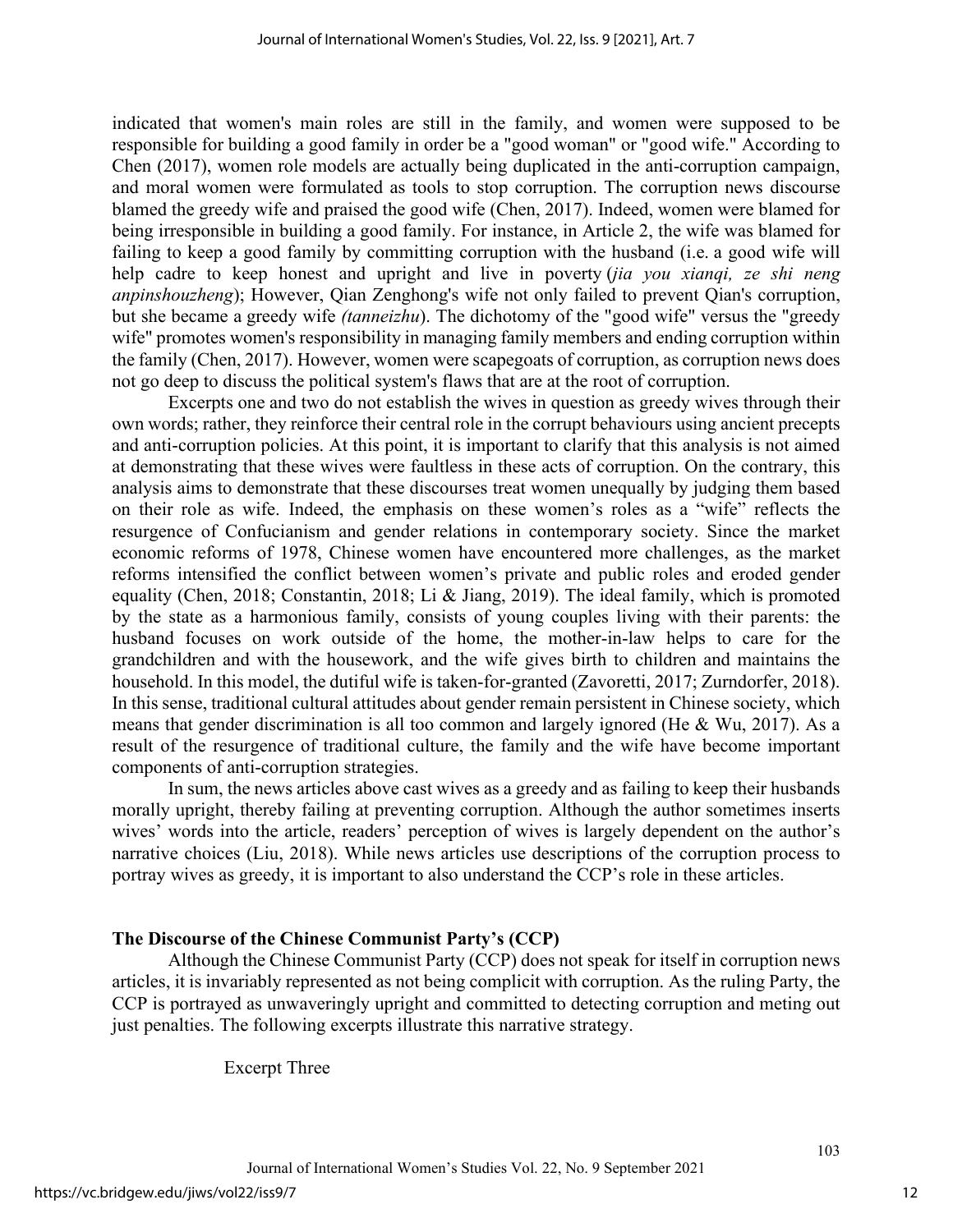On June 29, 2018, the Intermediate People's Court of Dezhou, Shandong province made the original judge for Ren Jumeng's case: Ren was convicted of taking bribes and sentenced to 13 years in prison, […].

Jia Mou, who was Ren's wife, was convicted of taking bribes and sentenced to 1 year in prison, two years in probation.

 $\left[ \ldots \right]$  (Article 1)

Comments: from those corruption cases, family members' indulgence in corruption (*jiafeng baihuai*;  $\bar{\mathcal{R}}\mathbb{R}\mathbb{W}$ *H*) were mainly accounted for corruption cadres' illegal behaviour. […]

Everybody has family members, but they cannot violate laws and rules. […] As a Party member, cadres should differentiate individual emotion with laws and rules and differentiate the use of public power and the interest of individuals and family. Cadres should not work for the family by abusing public power. […]  $\left[\ldots\right]$  (Article 3)

Solutions: build the "anti-corruption wall" for cadres

Improve cadres' qualities by intensifying anti-corruption education. […]

Improve supervision, making sure that power is not abused by any cadre. […]

Facilitate the political system and prevent corruption from the source. Building a healthy and transparent political system is an effective strategy to prevent corruption. [..]

Improve the family capacity to prevent corruption. […]. In this sense, … we should intensify the anti-corruption programs, such as "the good wife, the good children and the good relatives" … (Article 4)

In Excerpt three, when introducing the trial results of Ren Junmeng and his wife, Jia Mou, the article states, "was convicted of taking bribes" and "sentenced to prison," indicating that their corruption was an individual problem, and not a problem with the CCP more broadly. Similarly, the investigator's comments indicate that the corruption was directly caused by the cadre's family members, and that the ruling Party had nothing to do with it. In Article 3, the CCP is portrayed as standing against corruption in the name of the public's interest. However, Article 3 fails to mention the CCP's failure to supervise corrupt cadres and the political system's propensity for corruption, and how the corrupt cadres were detected without the supervision of the public. Although Article 4 mentions the need to improve the political system, it does not provide any details about how to do so. Instead, the article simply indicates a vague goal with respect to the construction of a political system: "we need to build a reasonable structure for the operation of power…" While the ruling party's responsibility in stopping corruption is never stated in any sort of clear detail, the figure of the good wife is explicitly mentioned as a solution. In sum, corruption news articles use the greedy wife discourse along with many specific examples to illustrate how women become involved in corruption due to greediness, but only discuss any culpability on the part of the Party or political system in the vaguest of terms.

Overall, the discourse of the CCP as an upright Party also aims to reinforce the Party's image in China, as the CCP has a long history of keeping a good public image. As the only ruling party, the CCP strives to build a positive image of Chinese history in order to make the current system look like the only possible mode of rule for Chinese society. The CCP emphasizes what it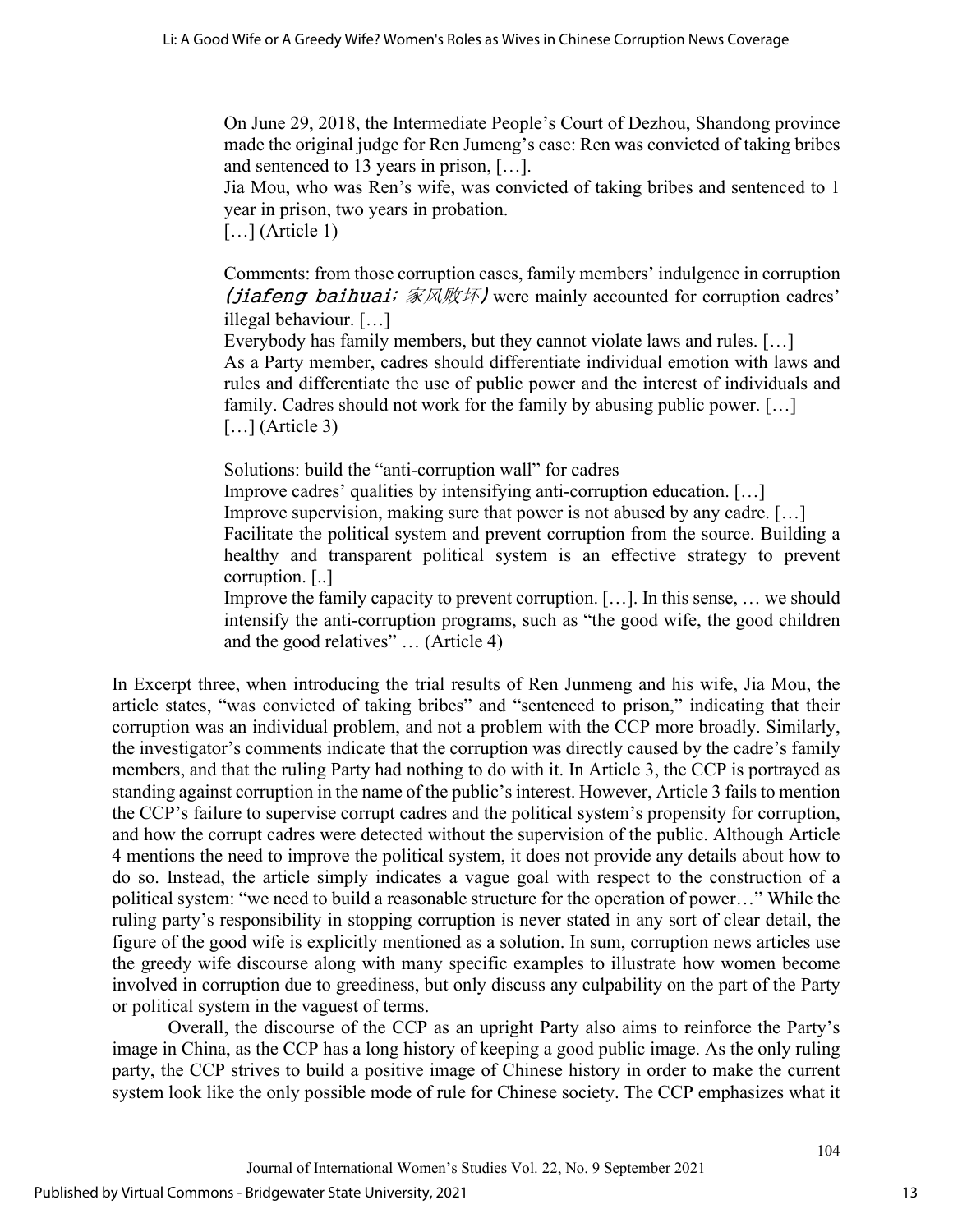considers to be great achievements, through a variety of different media forms, including middle school textbooks, TV programs, and movies. For instance, the film *My People, My Country* (*wo he wode zuguo*), which is a movie that celebrates the 70<sup>th</sup> anniversary of the Foundation of PRC, consists of seven achievements, including the foundation of PRC, the successful explosion of the first atom bomb in the 1960s, the Chinese women volleyball team's Olympic gold medal in 1984, the return of Hong Kong, the 2008 Beijing Olympics, the 70<sup>th</sup> anniversary of the victory of the Second Sino-Japanese War, and the manned spacecraft Shenzhen-11's successful return to Earth (Zhang, 2019). On the other hand, media and official state materials tend to simplify or altogether avoid any social issues, disasters, or sensitive issues that the CCP may be responsible for, such as the brutal suppression of the 1989 Tiananmen Square Protests and the Cultural Revolution. Finally, it is noteworthy that textbooks in a course about politics make no mention of the state's corruption issues (Wang, 2011).

#### **Discussion**

In corruption news articles, women are described as greedy wives who should be held responsible for corruption, though they did not have much voice in these articles. To be a good wife, women should monitor their husbands' behaviour and fulfill traditional feminine roles. The greedy wife was constructed by the mainstream media to stigmatize the wife involved in corruption. By continuing to reinforce the behaviour of a greedy wife, the state media try to establish the rules women are expected to conform to—manage the household and the husband's behaviour, and cater to the Party's anti-corruption strategies. By detecting and dealing with corrupt cadres and their greedy wives, the CCP legitimized itself as an upright and responsible ruling party.

However, the strategy of a good wife and building good family values can hardly prevent corruption effectively, as in a contemporary Chinese family the wife does not have very much marital power. According to Hu and Scott (2016), China has a deep-rooted patriarchal culture, and men always hold power in making decisions, while older people in an extended family hold power. On the other hand, some scholars propose that by doing housework or making household decisions such as choosing what to eat for dinner women can also gain power (Shu, Zhu, & Zhang, 2013; Zuo & Bian, 2005). Although women have some power in making trivial decisions, men are still the breadwinners in the household. In this imbalanced family power structure, women do more housework than men. Such family labour division reflects traditional patriarchal norms; that is, women are supposed to manage the household, and men are supposed to support the family. Power in making important decisions and in allocating resources helps men build authority in the family, and such an authority maintains the family. In this sense, the wife is less likely to be an effective tool to stop omnipotent corruption in China.

In sum, news articles consistently highlight corruption as the fault of individual women. By doing so, the news takes away attention from more systemic problems related to the political system, seldom discussing the CCP's failure to monitor cadres or to change procedures that make corruption possible. News framing is a political strategy for the CCP. By repeatedly emphasizing individual faults, the CCP is mitigating political pressure, as corruption scandals are serious in democratic countries and may trigger the demise of the ruling Party.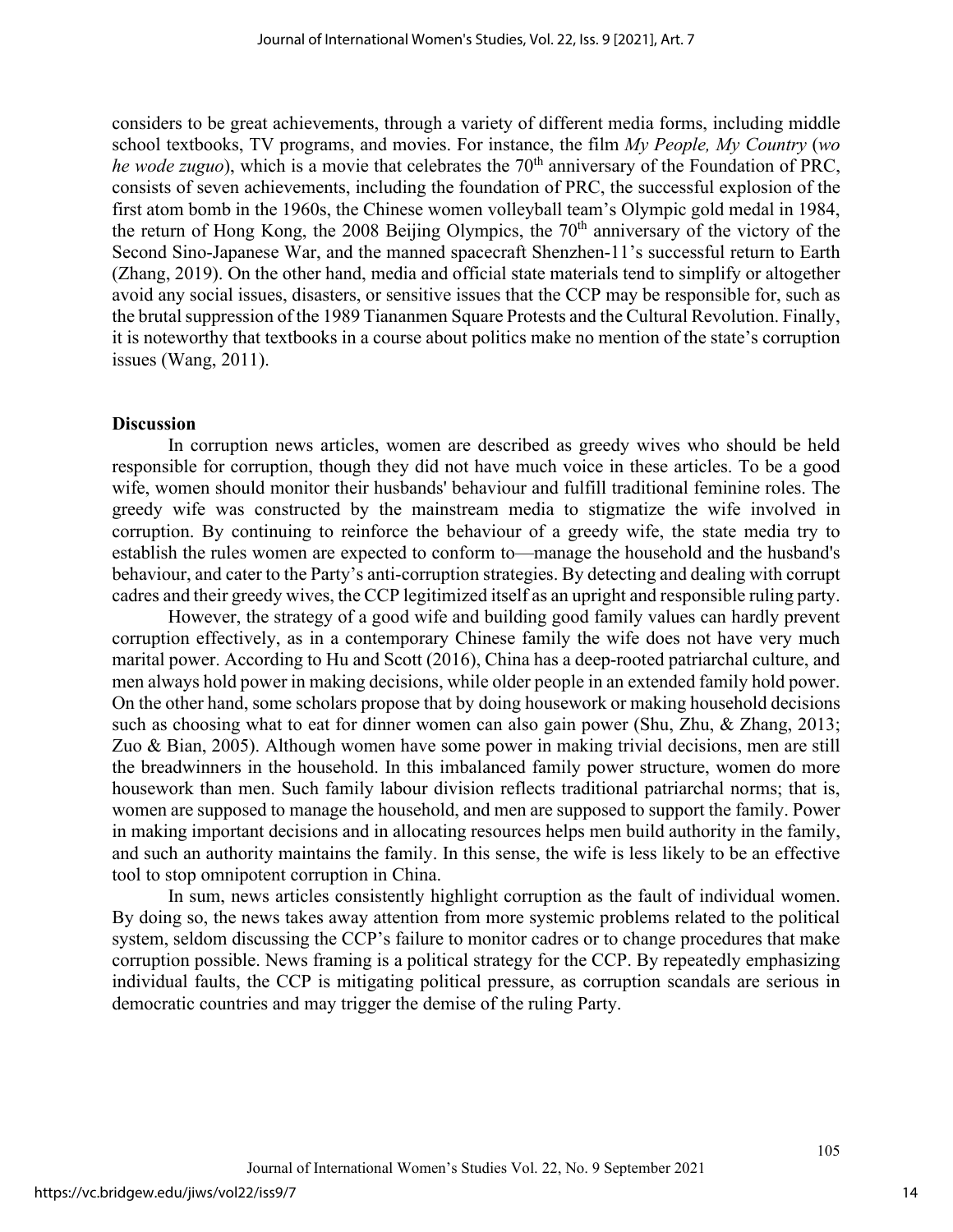## **Conclusions**

This study decoded women's roles as wives in corruption news articles which were released by the Central Committee for Discipline Inspection (CCDI). The discourse of the greedy wife, which stigmatized the wife as helper and facilitator in corruption, has become a tool that helps the CCP legitimize itself in corruption scandals.

## **Notes**

This article is based on the author's doctoral thesis—*Gender Representation in Chinese Political News Coverage of Corruption*. The author thanks Dr. Terry Wotherspoon, Dr. Mirela David, Dr. Li Zong, Dr. Hongming Cheng, and Dr. Xiaobei Chen, as well as the two anonymous reviewers for their valuable suggestions and comments.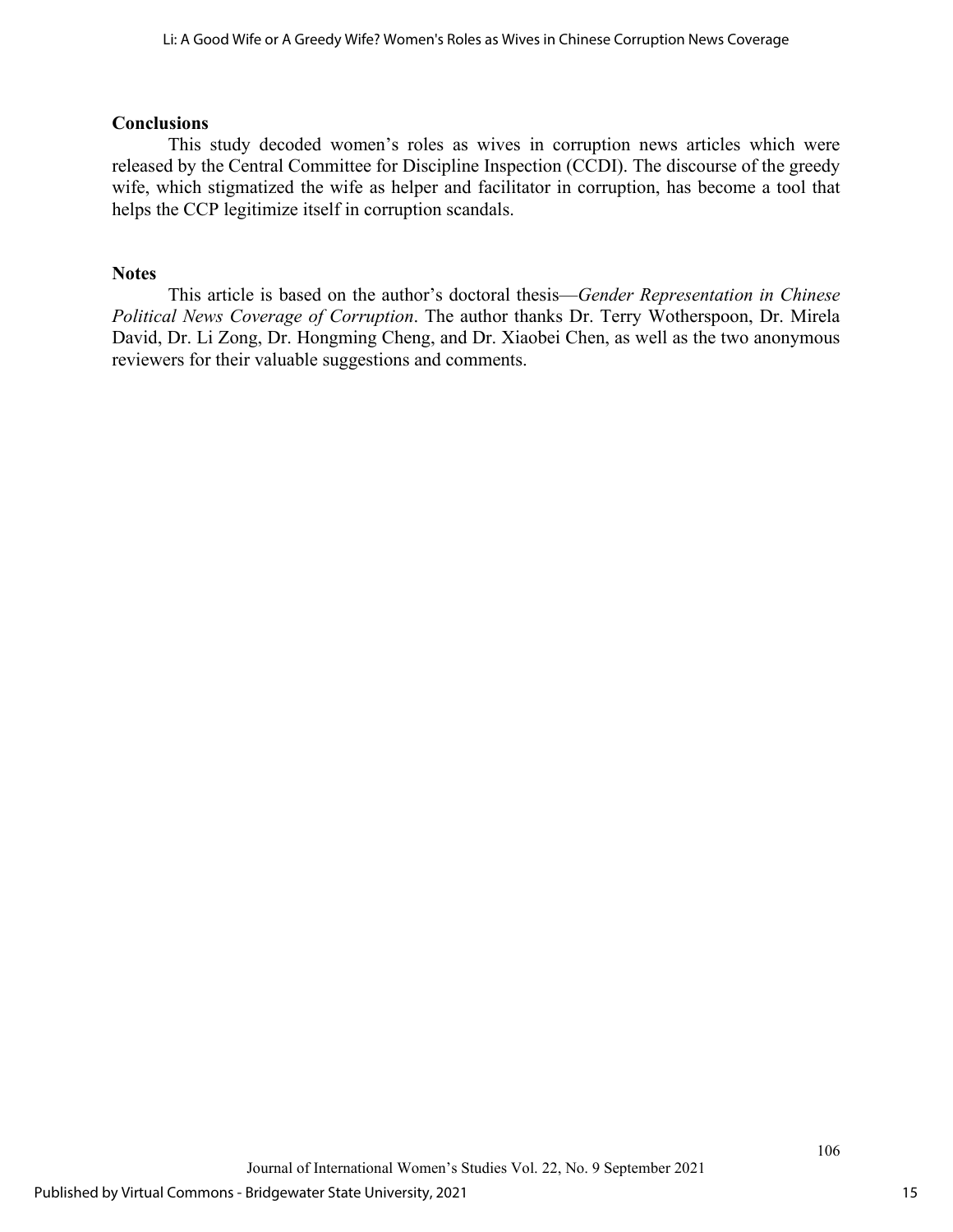## **References**

- 360doc.com. (n.d.). A drop of water given in need shall be returned with a burst of spring. [dishui zhi en, dang yongquan xiang bao]. *360doc.com*. Retrieved from [http://www.360doc.com/content/17/0919/17/15307909\\_688434723.shtml.](http://www.360doc.com/content/17/0919/17/15307909_688434723.shtml)
- Broadhurst, R., & Wang, P. (2014). After the Bo Xilai Trial: Does Corruption Threaten China's Future? *Survival*, 56(3), 157–178. [https://doi.org/10.1080/00396338.2014.920148.](https://doi.org/10.1080/00396338.2014.920148)
- Central Commission for Discipline Inspection (CCDI). (2019, March 8). A good wife means the happiness knocks the door. [jia you "lianneizhu" xingfu lai qiaomen]. *CCDI*. Retrieved from: [http://www.ccdi.gov.cn/toutiao/201903/t20190306\\_190036.html.](http://www.ccdi.gov.cn/toutiao/201903/t20190306_190036.html)
- Chen, F. (2017). Gender and Corruption: The Cultural Script, Narratives, and Contentions in Contemporary China. *Modern China*, 43(1), 66-94.
- Chen, M. (2018). Does Marrying Well Count More Than Career? Personal Achievement, Marriage, and Happiness of Married Women in Urban China. *Chinese Sociological Review*, 50(3), 240–274. [https://doi.org/10.1080/21620555.2018.1435265.](https://doi.org/10.1080/21620555.2018.1435265)
- Chinadaily. (n.d.). Five Virtues Family. [wu hao jiating]. *Chinadaily*. Retrieved from: http://language.chinadaily.com.cn/60th/2009-08/26/content\_8620232.htm.
- Constantin, S. V. (2018). Increasing Employment Precariousness in Post-socialist China: Everyone Equal in a World of Uncertainty? *NORA - Nordic Journal of Feminist and Gender Research*, 26(4), 278–294. [https://doi.org/10.1080/08038740.2018.1534139.](https://doi.org/10.1080/08038740.2018.1534139)
- Cook, S., & Dong, X. (2011). Harsh choices: Chinese women's paid work and unpaid care responsibilities under economic reform. *Development and Change*, 42, 947–965. doi:10.1111/j.1467-7660. 2011.01721.x.
- Dai, J. (2002). *Cinema and desire: Feminist Marxism and cultural politics in the work of Dai Jinhua*. Verso.
- Du, F., & Dong, X. (2010). Women's labour force participation and childcare choices in urban China during the economic transition. In X. Dong & S. Cook (Eds.), *Gender equality and China's economic transformation: Informal employment and care provision* (pp. 173– 191). Beijing, China: Economic Science Press.
- Evans, H. (2002). Past, perfect or imperfect: Changing images of the ideal wife. University of California Press.
- Fairclough, N. (2003). *Analysing discourse: Textual analysis for social research*. Psychology Press.
- Fairclough, N. (2001). The discourse of new labour: Critical discourse analysis. *Discourse as data: A guide for analysis*, 1, 229-266.
- Fairclough, N. (1995). Media discourse. London: Arnold.
- Fairclough, N. (1993). Critical discourse analysis and the marketization of public discourse: The universities. *Discourse & society*, 4(2), 133-168.
- Feldshuh, H. (2018). Gender, media, and myth-making: constructing China's leftover women. *Asian Journal of Communication*, 28(1), 38-54.
- Fincher, L. H. (2016). *Leftover women: The resurgence of gender inequality in China*. Zed Books Ltd.
- Guo, Y. (2010). China's celebrity mothers: female virtues, patriotism and social harmony. *Celebrity in China*, 1, 45.
- Hämäläinen, J., Chen, H., & Zhao, F. (2019). The Chinese welfare philosophy in light of the traditional concept of family. *International Social Work*, 62(1), 224–239. [https://doi.org/10.1177/0020872817721736.](https://doi.org/10.1177/0020872817721736)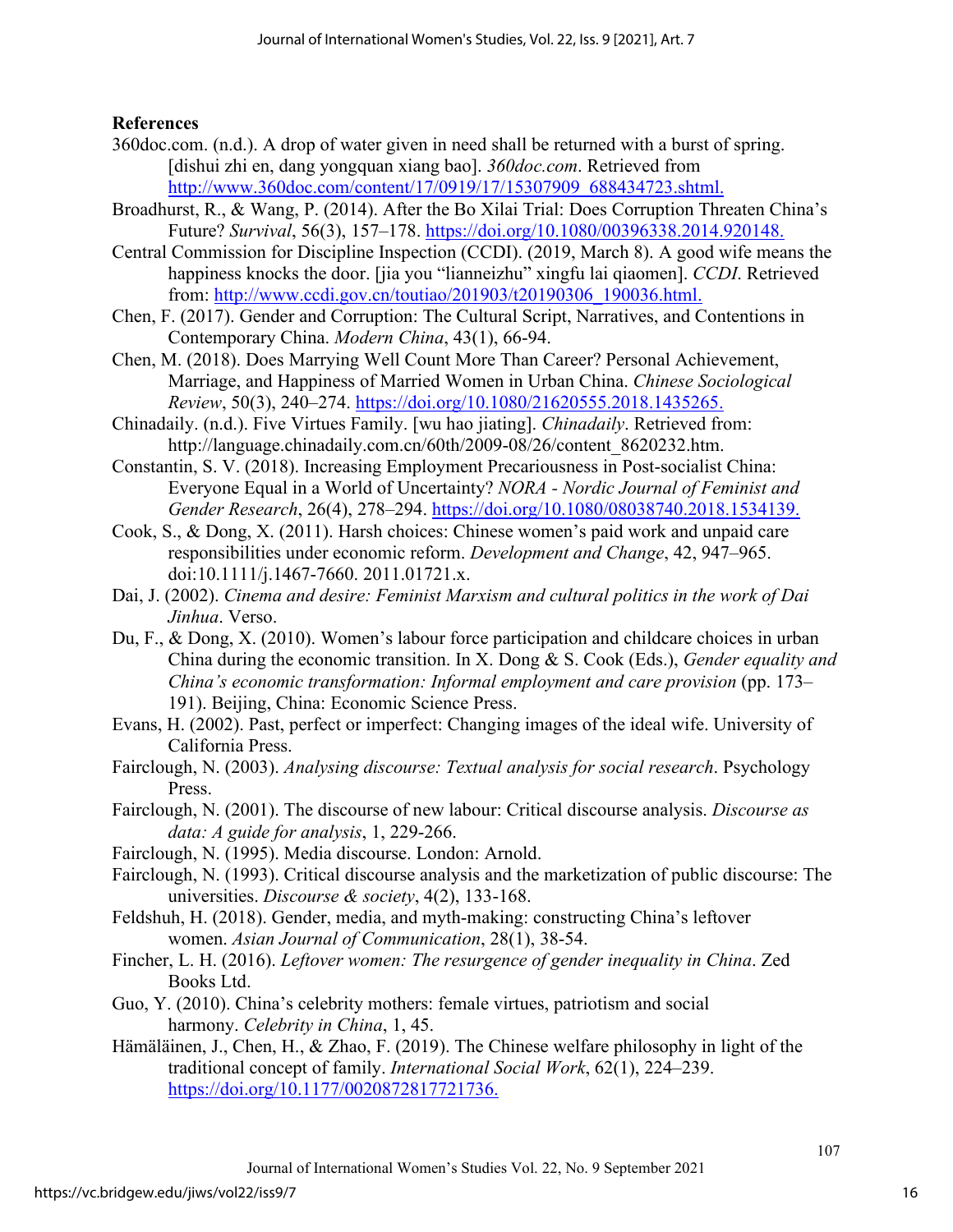- He, G., & Wu, X. (2017). Marketization, occupational segregation, and gender earnings inequality in urban China. *Social Science Research*, 65, 96-111.
- How China is ruled: Discipline Commission. (2012, October 8). *BBC News*. Retrieved from [http://www.bbc.com/news/world-asia-pacific-13904439.](http://www.bbc.com/news/world-asia-pacific-13904439)
- Hu, Y., & Scott, J. (2016). Family and Gender Values in China: Generational, Geographic, and Gender Differences. Journal of Family Issues, 37(9), 1267–1293. https://doi.org/10.1177/0192513X14528710.
- Huang, F. (2017, January 18). Do not be the greedy wife, be the good wife. [mou zuo "tanxifu", dang hao "xianneizhu"]. *People.cn*. Retrieved from: [http://opinion.people.com.cn/n1/2017/0118/c1003-29033173.html.](http://opinion.people.com.cn/n1/2017/0118/c1003-29033173.html)
- Ji, Y., & Wu, X. (2018). New Gender Dynamics in Post-Reform China: Family, Education, and Labour Market. *Chinese Sociological Review*, 50(3), 231–239. https://doi.org/10.1080/21620555.2018.1452609.
- Ji, Y., Wu, X., Sun, S., & He, G. (2017). Unequal care, unequal work: Toward a more comprehensive understanding of gender inequality in post-reform urban China. *Sex Roles*, 77(11-12), 765-778.
- Kan, M. Y., & He, G. (2018). Resource Bargaining and Gender Display in Housework and Care Work in Modern China. *Chinese Sociological Review*, 50(2), 188–230. https://doi.org/10.1080/21620555.2018.1430506.
- Leung, A. S. (2003). Feminism in transition: Chinese culture, ideology and the development of the women's movement in China. *Asia Pacific journal of management*, 20(3), 359-374.
- Li, G. (2015). Body and Politics in Despotism Arts. [zhuanzhi zhuyi yishu zhong de shenti yu zhengzhi]. Ershiyi shijie shuangyue kan, 150, 91-106.
- Jin, Y., Manning, K. E., & Chu, L. (2006). Rethinking the 'iron girls': Gender and labour during the Chinese cultural revolution. *Gender & History*, 18(3), 613-634.
- Johns, J. (n.d.). *"What Do Women Live For?": Women of China and the All-China Women's Federation*. 61.
- Keliher, M., & Wu, H. (2016). Corruption, anticorruption, and the transformation of political culture in contemporary China. *The Journal of Asian Studies*, 75(01), 5-18
- Lams, L., & Lu, W. L. (2018). Puppets, Compatriots, and Souls in Heaven: A Critical Discourse Analysis of Chiang Kai-shek's Early Wartime Rhetoric. *Journal of Current Chinese Affairs*, 47(2), 87-112.
- Li, N. (2019). Family History in China at a Crossroads: Family Narratives, Personal Memory, and Public History. *Journal of Family History*, 44(4), 449–469. [https://doi.org/10.1177/0363199019845931.](https://doi.org/10.1177/0363199019845931)
- Li, Y., & Jiang, Q. (2019). Women's gender role attitudes and fertility intentions of having a second child: Survey findings from Shaanxi Province of China. *Asian Population Studies*, *15*(1), 66–86. [https://doi.org/10.1080/17441730.2019.1571740.](https://doi.org/10.1080/17441730.2019.1571740)
- Liu, J. (2004). Holding up the sky? Reflections on marriage in contemporary China. *Feminism & Psychology*, *14*(1), 195-202.
- Liu, Y. (2018). Staging Repentance: A Discourse Analysis of Mediated Confession in Xi Jinping's First Five-Year Term. Journal of Current Chinese Affairs, 47(3), 17-45.
- Liu, F. (2019). Chinese Young Men's Construction of Exemplary Masculinity: The Hegemony of *Chenggong*. *Men and Masculinities*, 22(2), 294–316. [https://doi.org/10.1177/1097184X17696911.](https://doi.org/10.1177/1097184X17696911)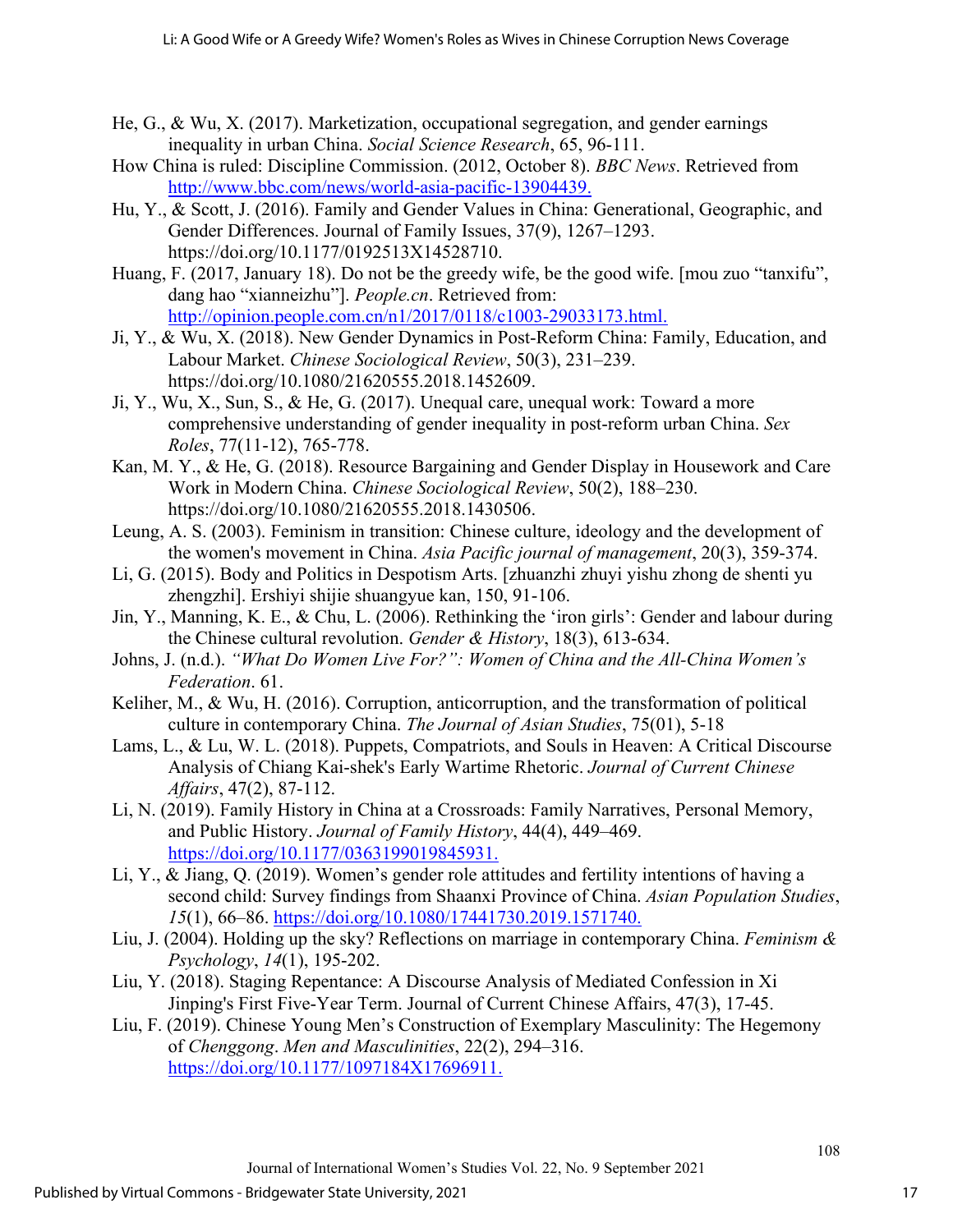- Luo, W., & Sun, Z. (2015). Are You the One? China's TV Dating Shows and the *Sheng Nü* 's Predicament. *Feminist Media Studies*, 15(2), 239–256. [https://doi.org/10.1080/14680777.2014.913648.](https://doi.org/10.1080/14680777.2014.913648)
- Meng, B. (2016). Political scandal at the end of ideology? The mediatized politics of the Bo Xilai case. *Media, Culture & Society*, 38(6), 811–826. [https://doi.org/10.1177/0163443716635858.](https://doi.org/10.1177/0163443716635858)
- Pei, M. (2020). China: From Tiananmen to Neo-Stalinism. *Journal of Democracy*, 31(1), 148– 157. [https://doi.org/10.1353/jod.2020.0012.](https://doi.org/10.1353/jod.2020.0012)
- Pimentel, E. E. (2006). Gender Ideology, Household Behavior, and Backlash in Urban China. *Journal of Family Issues*, 27(3), 341–365. [https://doi.org/10.1177/0192513X05283507.](https://doi.org/10.1177/0192513X05283507)
- Qian, Y., & Jin, Y. (2018). Women's Fertility Autonomy in Urban China: The Role of Couple Dynamics Under the Universal Two-Child Policy. *Chinese Sociological Review*, 50(3), 275–309. https://doi.org/10.1080/21620555.2018.1428895.
- Richardson, S. (2018, June 5). Chinese Government Pushes Harmful Gender Roles Onto 'Leftover' Women. *The New Humanitarian*. Retrieved from: https://deeply.thenewhumanitarian.org/womensadvancement/community/2018/06/05/chin ese-government-pushes-harmful-gender-roles-onto-leftover-women.
- Rogers, R., Schaenen, I., Schott, C., O'Brien, K., Trigos-Carrillo, L., Starkey, K., & Chasteen, C. C. (2016). Critical discourse analysis in education: A review of the literature, 2004 to 2012. *Review of Educational Research*, 86(4), 1192-1226.
- School of Economics and Management. (2015, October 13). The School of Economics and Management held the Meeting "become clear in the political standing" [jingji guanli xueyuan zhaokai "zijue zuo zhengzhishang de mingbai ren"]. *School of Economics and Management*. Retrieved from: http://www.hrbu.edu.cn/jjglxy/info/1175/1202.htm.
- Shu, X., Zhu, Y., & Zhang, Z. (2013). Patriarchy, Resources, and Specialization: Marital Decision-Making Power in Urban China. *Journal of Family Issues*, 34(7), 885–917. https://doi.org/10.1177/0192513X12450001.
- Stacey, J. (1984). *Patriarchy and socialist revolution*. Berkeley and Los Angeles: University of California Press.
- Sun, S., & Chen, F. (2015). Reprivatized Womanhood: Changes in Mainstream Media's Framing of Urban Women's Issues in China, 1995-2012: Media Framing of Urban Women's Issues in China. *Journal of Marriage and Family*, 77(5), 1091–1107. [https://doi.org/10.1111/jomf.12219.](https://doi.org/10.1111/jomf.12219)
- Wang, B. (2011, February 16). One middle school teacher pointed out that the textbook of Politics avoided talking about democracy and corruption would lead to the failure of the education of Politics. [Zhongxue jiaoshi zhi zhengzhike huibi minzhu yu fubai, jiangzhi zhengzhi jiaoyu shibai]. *Ifeng.com*. Retrieved from: http://news.ifeng.com/mainland/detail 2011 02/16/4696941 3.shtml.
- Wang, J. (2018). What's wrong with corruption? Messages from confessions in China. *Crime, Law and Social Change*, 69(3), 447–463. [https://doi.org/10.1007/s10611-017-9746-7.](https://doi.org/10.1007/s10611-017-9746-7)
- Xinhua Net. (2016, May 13) The All-China Women's Federation Launched the "Build the honest atmosphere, create the most beautiful family". *Xinhua Net*. Retrieved from http://www.xinhuanet.com/politics/2016-05/13/c\_1118863592.htm.
- Xue, X. (2016, March 8). Zhou Enlai and Women's Work [Zhou Enlai he Funv Gongzuo]. www.cpcnews.cn. Retrieved from: [http://dangshi.people.com.cn/n1/2016/0307/c85037-](http://dangshi.people.com.cn/n1/2016/0307/c85037-28178896.html) [28178896.html.](http://dangshi.people.com.cn/n1/2016/0307/c85037-28178896.html)